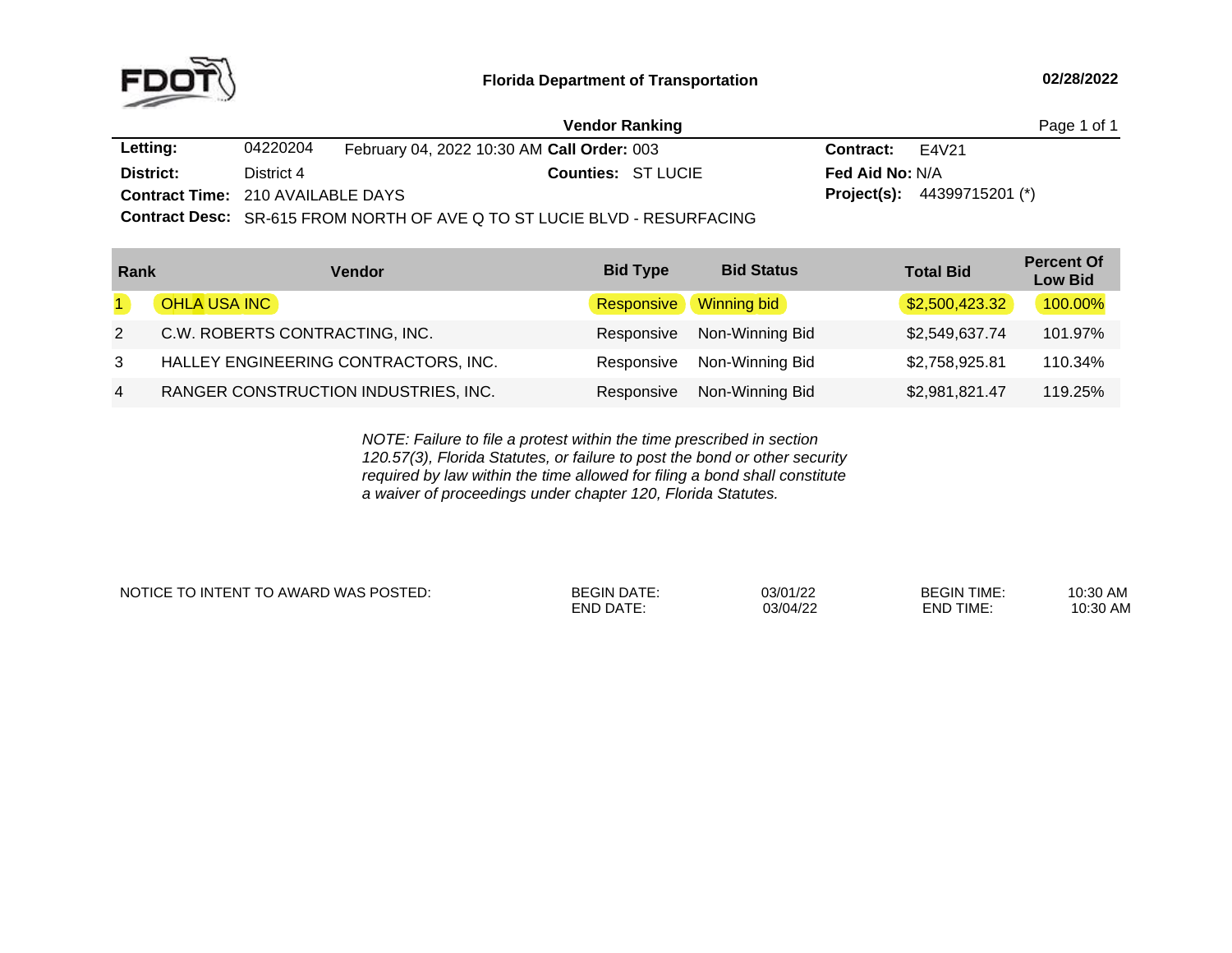

**of Bids** Page <sup>1</sup> of <sup>29</sup>

| <b>Letting:</b>                          | 04220204   | February 04, 2022 | Call Order: 003           | <b>Contract:</b> E4V21 |                                      |
|------------------------------------------|------------|-------------------|---------------------------|------------------------|--------------------------------------|
| District:                                | District 4 |                   | <b>Counties: ST LUCIE</b> | <b>Fed Aid No: N/A</b> |                                      |
| <b>Contract Time: 210 AVAILABLE DAYS</b> |            |                   |                           |                        | <b>Project(s):</b> $44399715201$ (*) |

# SR-615 FROM NORTH OF AVE <sup>Q</sup> TO ST LUCIE BLVD - RESURFACING **Contract Descr:**

The Improvements under this Contract consist of asphaltic concrete (milling and resurfacing), concrete (removal, curb and gutter, sidewalk, driveways), guardrail (removal, general, end treatment), signing (panel removal, panel furnish and install), pavement markings (permanent tape, raised markers, object markers, delineators, painted, thermoplastic, bike lane), lighting (aluminum pole, conduit, cable, pull box), monitor existing structures (inspection and settlement, vibration), utility adjustments (manhole), and sod along SR <sup>615</sup> from north of Avenue <sup>Q</sup> to St. Lucie Boulevard for 1.255 miles, in the City of Ft. Pierce, St. Lucie County.

PRE-QUALIFIED: Contractor needs to be pre-qualified.

PERFORMANCE BOND: <sup>A</sup> Contract / Performance bond is required for this project.

# COMMERCIAL GENERAL LIABILITY INSURANCE:

The limits of coverage shall not be less than \$1,000,000 for each occurrence and not less than <sup>a</sup> \$5,000,000 annual general aggregate, inclusive of amounts provided by an umbrella or excess policy. The limits of coverage described herein shall apply fully to the work or operations performed under the Contract and may not be shared with or diminished by claims unrelated to the contract. The policy/ies and coverage described herein may be subject to <sup>a</sup> deductible. Pay all deductibles as required by the policy. No policy/ies or coverage described herein may contain or be subject to a Retention or a Self-<br>Insured Retention. Insured Retention.

| Line No / Item ID<br><b>Item Description</b>                       | <b>Alternate</b> | Quantity<br><b>Units</b> | (1) OHLA USA INC  |                   | $(2)$ C.W. ROBERTS<br><b>CONTRACTING, INC.</b> |                   |                   | (3) HALLEY ENGINEERING<br><b>CONTRACTORS, INC.</b> |
|--------------------------------------------------------------------|------------------|--------------------------|-------------------|-------------------|------------------------------------------------|-------------------|-------------------|----------------------------------------------------|
| () indicates item is bid as Lump Sum                               |                  |                          | <b>Unit Price</b> | <b>Ext Amount</b> | <b>Unit Price</b>                              | <b>Ext Amount</b> | <b>Unit Price</b> | <b>Ext Amount</b>                                  |
| <b>SECTION:</b>                                                    | 0001             | Roadway                  |                   |                   |                                                |                   |                   |                                                    |
| 0101 1<br>0005<br><b>MOBILIZATION 44399715201</b>                  |                  | (1.000)<br>LS            | 227,952.83000     | 227,952.83        | 237,000.00000                                  | 237,000.00        | 273.000.00000     | 273,000.00                                         |
| 0010<br>0102 <sub>1</sub><br>MAINTENANCE OF TRAFFIC<br>44399715201 |                  | (210.000)<br>DA(LS)      | 230,352.87000     | 230, 352.87       | 163,000.00000                                  | 163.000.00        | 355,000.00000     | 355,000.00                                         |
| 0102 14<br>0015<br><b>TRAFFIC CONTROL OFFICER</b>                  |                  | 160,000<br><b>HR</b>     | 72.72000          | 11,635.20         | 49,00000                                       | 7.840.00          | 70,00000          | 11.200.00                                          |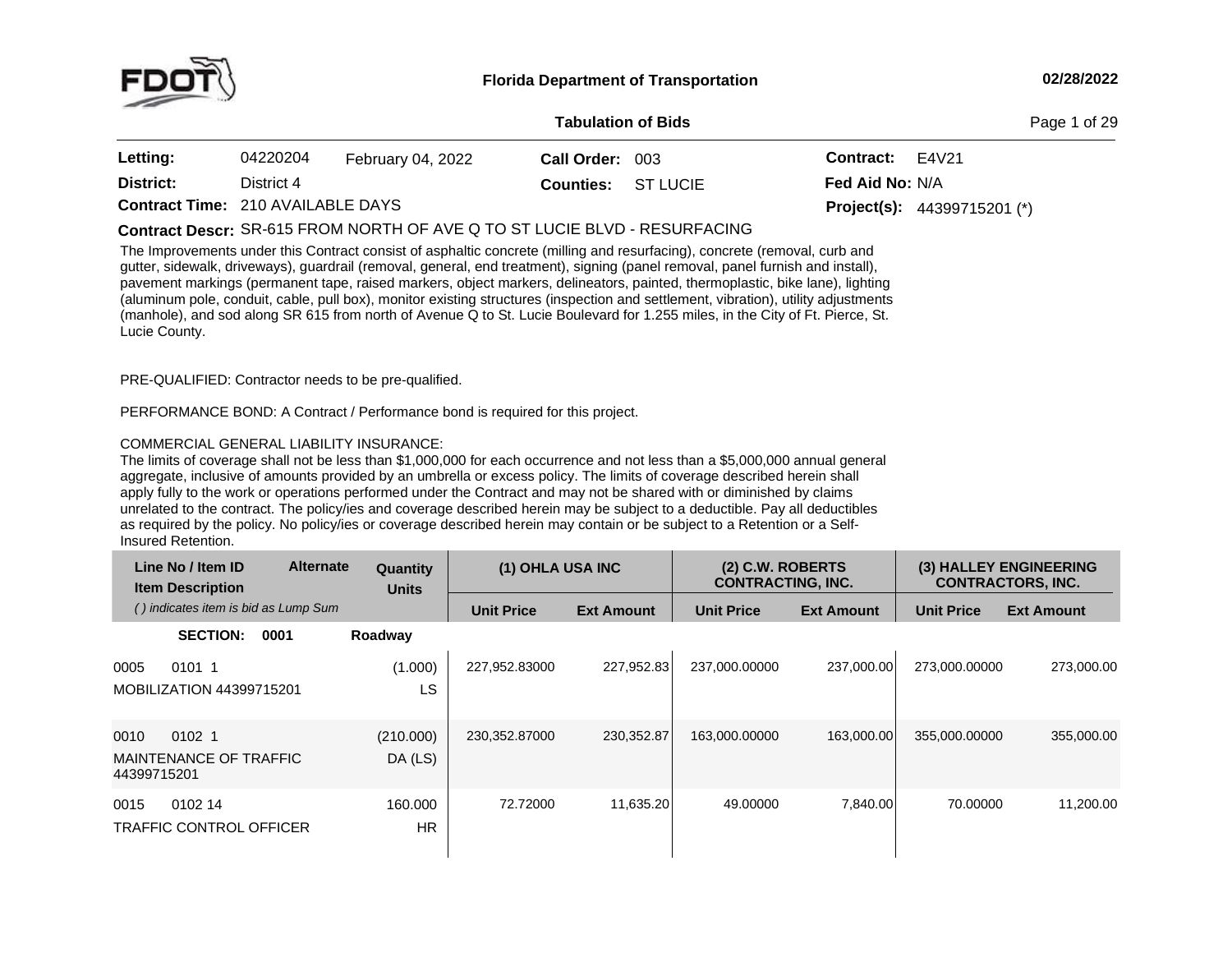

**Tabulation**

**of Bids** Page <sup>2</sup> of <sup>29</sup>

| Letting:                   |                                              | 04220204                                                          | February 04, 2022        |                   | Call Order: 003   |                                              | <b>Contract:</b>  | E4V21             |                                                    |
|----------------------------|----------------------------------------------|-------------------------------------------------------------------|--------------------------|-------------------|-------------------|----------------------------------------------|-------------------|-------------------|----------------------------------------------------|
|                            | Line No / Item ID<br><b>Item Description</b> | <b>Alternate</b>                                                  | Quantity<br><b>Units</b> | (1) OHLA USA INC  |                   | (2) C.W. ROBERTS<br><b>CONTRACTING, INC.</b> |                   |                   | (3) HALLEY ENGINEERING<br><b>CONTRACTORS, INC.</b> |
|                            |                                              | () indicates item is bid as Lump Sum                              |                          | <b>Unit Price</b> | <b>Ext Amount</b> | <b>Unit Price</b>                            | <b>Ext Amount</b> | <b>Unit Price</b> | <b>Ext Amount</b>                                  |
|                            | <b>SECTION:</b>                              | 0001                                                              | Roadway                  |                   |                   |                                              |                   |                   |                                                    |
| 0020                       | 0102 60<br><b>WORK ZONE SIGN</b>             |                                                                   | 21,760.000<br>ED         | 0.20000           | 4,352.00          | 0.20000                                      | 4,352.00          | 0.21000           | 4,569.60                                           |
| 0025                       | 0102 71 13<br>PROFILE, CONCRETE              | TEMPORARY BARRIER, F&I, LOW                                       | 2,061.000<br>LF          | 27.61000          | 56,904.21         | 28.00000                                     | 57,708.00         | 1.00000           | 2,061.00                                           |
| 0030                       | 0102 74 1<br>VP, DRUM, OR LCD                | CHANNELIZING DEVICE-TYPES I, II, DI,                              | 26,978.000<br>ED         | 0.10000           | 2,697.80          | 0.10000                                      | 2,697.80          | 0.10000           | 2,697.80                                           |
| 0035<br>DEVICE)            | 0102 74 8                                    | CHANNELIZING DEVICE- PEDESTRIAN<br>LCD (LONGITUDINAL CHANNELIZING | 29,610.000<br><b>FD</b>  | 0.03000           | 888.30            | 0.05000                                      | 1,480.50          | 0.05000           | 1,480.50                                           |
| 0040<br><b>ARROW PANEL</b> | 010276                                       | ARROW BOARD / ADVANCE WARNING                                     | 420,000<br>ED            | 5.31000           | 2,230.20          | 5.50000                                      | 2,310.00          | 6.00000           | 2,520.00                                           |
| 0045                       | 0102 99<br>SIGN, TEMPORARY                   | PORTABLE CHANGEABLE MESSAGE                                       | 448.000<br>ED            | 9.56000           | 4,282.88          | 9.75000                                      | 4,368.00          | 10.00000          | 4,480.00                                           |
| 0050                       | 0102104                                      | TEMPORARY SIGNALIZATION AND<br>MAINTENANCE, INTERSECTION          | 420.000<br>ED            | 7.96000           | 3,343.20          | 8.75000                                      | 3,675.00          | 8.80000           | 3,696.00                                           |
| 0055                       | 0102107 1                                    | TEMPORARY TRAFFIC DETECTION<br>AND MAINTENANCE, INTERSECTION      | 420.000<br>ED            | 10.09000          | 4,237.80          | 8.00000                                      | 3,360.00          | 8.10000           | 3,402.00                                           |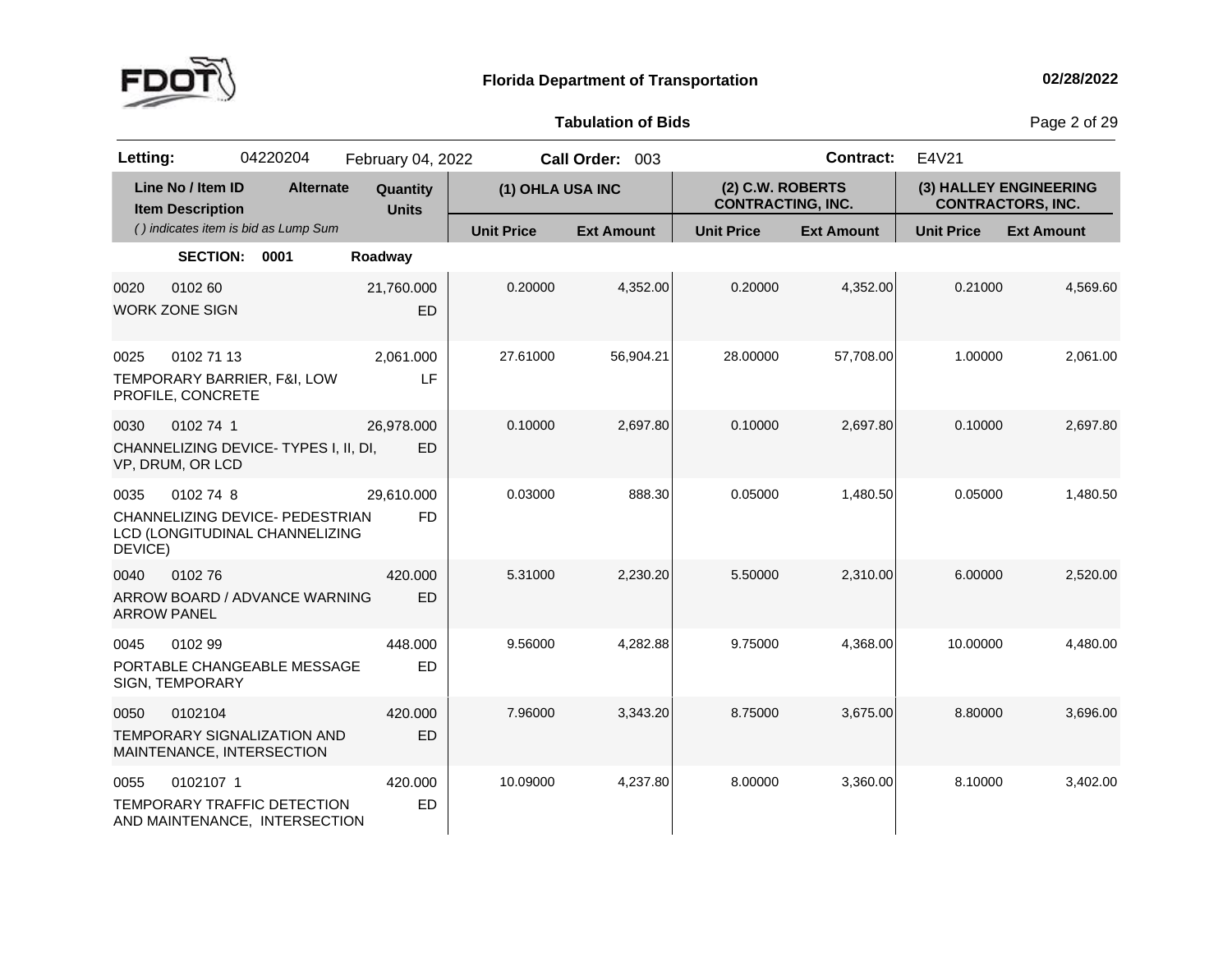

**of Bids** Page <sup>3</sup> of <sup>29</sup>

| Letting:              |                                              | 04220204                                                                | February 04, 2022        |                   | Call Order: 003   |                                              | <b>Contract:</b>  | E4V21                    |                        |
|-----------------------|----------------------------------------------|-------------------------------------------------------------------------|--------------------------|-------------------|-------------------|----------------------------------------------|-------------------|--------------------------|------------------------|
|                       | Line No / Item ID<br><b>Item Description</b> | <b>Alternate</b>                                                        | Quantity<br><b>Units</b> | (1) OHLA USA INC  |                   | (2) C.W. ROBERTS<br><b>CONTRACTING, INC.</b> |                   | <b>CONTRACTORS, INC.</b> | (3) HALLEY ENGINEERING |
|                       |                                              | () indicates item is bid as Lump Sum                                    |                          | <b>Unit Price</b> | <b>Ext Amount</b> | <b>Unit Price</b>                            | <b>Ext Amount</b> | <b>Unit Price</b>        | <b>Ext Amount</b>      |
|                       | <b>SECTION:</b>                              | 0001                                                                    | Roadway                  |                   |                   |                                              |                   |                          |                        |
| 0060                  | 0102115<br><b>TYPE III BARRICADE</b>         |                                                                         | 1,492.000<br><b>ED</b>   | 0.23000           | 343.16            | 0.30000                                      | 447.60            | 0.25000                  | 373.00                 |
| 0065                  | 0104 10 3<br><b>SEDIMENT BARRIER</b>         |                                                                         | 12,058.000<br>LF         | 1.01000           | 12,178.58         | 2.60000                                      | 31,350.80         | 2.00000                  | 24,116.00              |
| 0070                  | 0104 18<br><b>INLET PROTECTION SYSTEM</b>    |                                                                         | 82,000<br>EA             | 100.89000         | 8,272.98          | 162.25000                                    | 13,304.50         | 150.00000                | 12,300.00              |
| 0075                  | 0107 1<br><b>LITTER REMOVAL</b>              |                                                                         | 71.920<br>AC             | 21.24000          | 1,527.58          | 44.00000                                     | 3,164.48          | 200.00000                | 14,384.00              |
| 0080<br><b>MOWING</b> | 0107 2                                       |                                                                         | 52.810<br>AC             | 53.10000          | 2,804.21          | 81.00000                                     | 4,277.61          | 200.00000                | 10,562.00              |
| 0085                  | 0108 1<br>MONITORING 44399715201             | MONITOR EXISTING STRUCTURES-<br>INSPECTION AND SETTLEMENT               | (1.000)<br>LS            | 6,371.87000       | 6,371.87          | 6,500.00000                                  | 6,500.00          | 3,000.00000              | 3,000.00               |
| 0090                  | 0108 2                                       | <b>MONITOR EXISTING STRUCTURES-</b><br>VIBRATION MONITORING 44399715201 | (1.000)<br>LS            | 2,123.96000       | 2,123.96          | 2,165.00000                                  | 2,165.00          | 3,000.00000              | 3,000.00               |
| 0095                  | 0110 1 1                                     | CLEARING & GRUBBING 44399715201                                         | (0.100)<br>AC (LS)       | 58,613.87000      | 58,613.87         | 16,850.00000                                 | 16,850.00         | 50,000.00000             | 50,000.00              |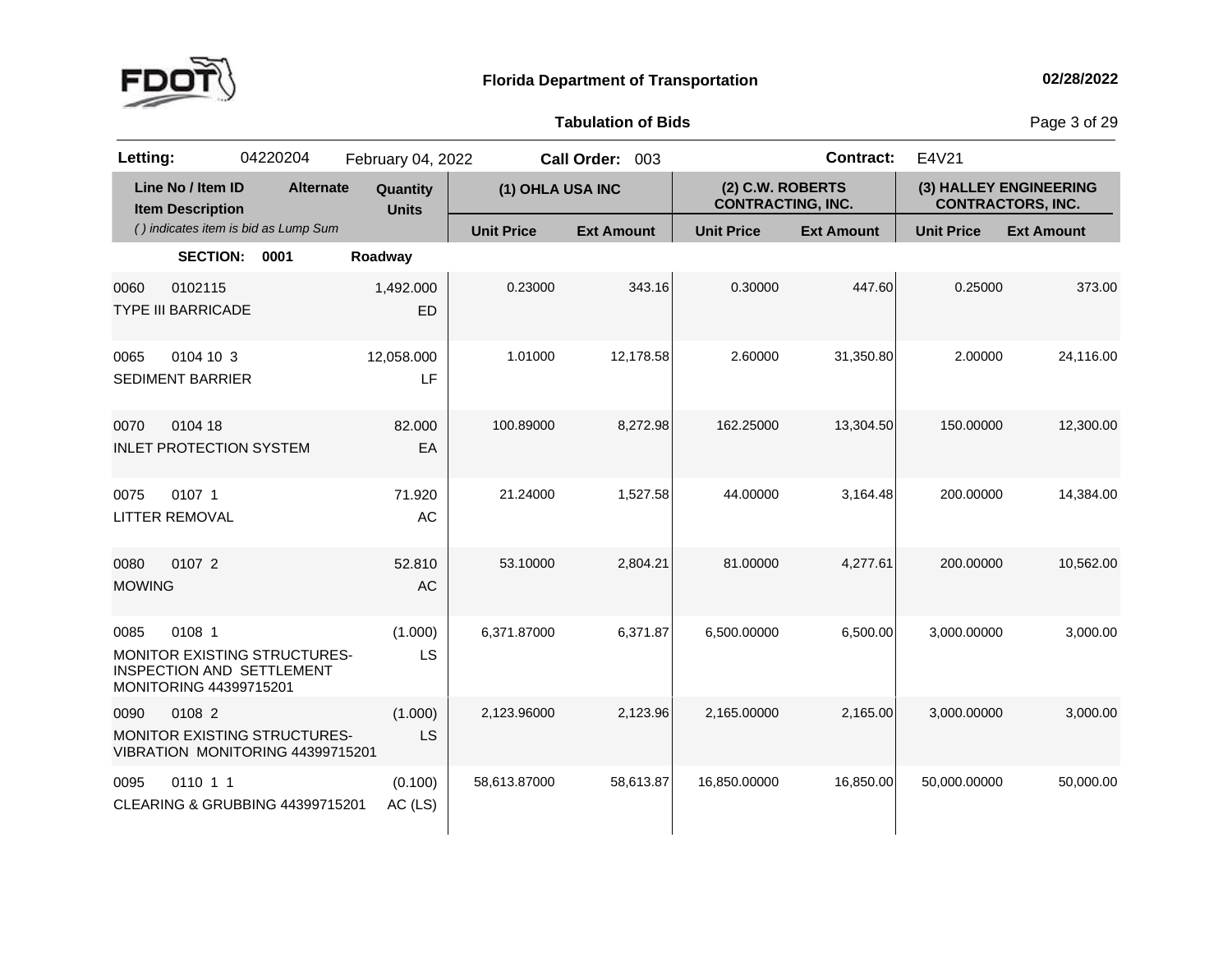

**of Bids** Page <sup>4</sup> of <sup>29</sup>

| Letting: |                                                                     | 04220204                                                         | February 04, 2022        |                   | Call Order: 003   |                                              | <b>Contract:</b>  | E4V21             |                                                    |
|----------|---------------------------------------------------------------------|------------------------------------------------------------------|--------------------------|-------------------|-------------------|----------------------------------------------|-------------------|-------------------|----------------------------------------------------|
|          | Line No / Item ID<br><b>Item Description</b>                        | <b>Alternate</b>                                                 | Quantity<br><b>Units</b> | (1) OHLA USA INC  |                   | (2) C.W. ROBERTS<br><b>CONTRACTING, INC.</b> |                   |                   | (3) HALLEY ENGINEERING<br><b>CONTRACTORS, INC.</b> |
|          |                                                                     | () indicates item is bid as Lump Sum                             |                          | <b>Unit Price</b> | <b>Ext Amount</b> | <b>Unit Price</b>                            | <b>Ext Amount</b> | <b>Unit Price</b> | <b>Ext Amount</b>                                  |
|          | <b>SECTION:</b>                                                     | 0001                                                             | Roadway                  |                   |                   |                                              |                   |                   |                                                    |
| 0100     | 0110 4 10                                                           | REMOVAL OF EXISTING CONCRETE                                     | 1,339.000<br>SY          | 27.81000          | 37,237.59         | 24.50000                                     | 32,805.50         | 45.00000          | 60,255.00                                          |
| 0105     | 0110 21<br>TREE PROTECTION BARRIER                                  |                                                                  | 50.000<br>LF             | 21.24000          | 1,062.00          | 2.50000                                      | 125.00            | 10.00000          | 500.00                                             |
| 0110     | 012071<br><b>REGULAR EXCAVATION (3-R</b>                            | PROJECTS ONLY) 44399715201                                       | (1.000)<br>LS            | 6,779.77000       | 6,779.77          | 5,500.00000                                  | 5,500.00          | 68,000.00000      | 68,000.00                                          |
| 0115     | 0285709                                                             | OPTIONAL BASE, BASE GROUP 09                                     | 71.000<br>SY             | 169.27000         | 12,018.17         | 132.50000                                    | 9,407.50          | 215.00000         | 15,265.00                                          |
| 0120     | 0327 70 8<br>MILLING EXISTING ASPHALT<br>PAVEMENT, 2 1/2" AVG DEPTH |                                                                  | 47,902.000<br>SY         | 3.22000           | 154,244.44        | 4.00000                                      | 191,608.00        | 2.00000           | 95,804.00                                          |
| 0125     | 0334 153<br>TRAFFIC C, PG76-22                                      | SUPERPAVE ASPHALTIC CONCRETE,                                    | 3,304.900<br><b>TN</b>   | 131.41000         | 434,296.91        | 156.75000                                    | 518,043.08        | 145.00000         | 479,210.50                                         |
| 0130     | 0337 782                                                            | ASPHALT CONCRETE FRICTION<br>COURSE, TRAFFIC C, FC-9.5, PG 76-22 | 3,298.100<br><b>TN</b>   | 149.12000         | 491,812.67        | 143.00000                                    | 471,628.30        | 164.00000         | 540,888.40                                         |
| 0135     | 0339 1                                                              | MISCELLANEOUS ASPHALT PAVEMENT                                   | 23.800<br><b>TN</b>      | 288.68000         | 6,870.58          | 326.00000                                    | 7.758.80          | 200.00000         | 4,760.00                                           |
| 0140     | 0425 5<br>MANHOLE, ADJUST                                           |                                                                  | 22.000<br>EA             | 530.99000         | 11,681.78         | 502.00000                                    | 11,044.00         | 550.00000         | 12,100.00                                          |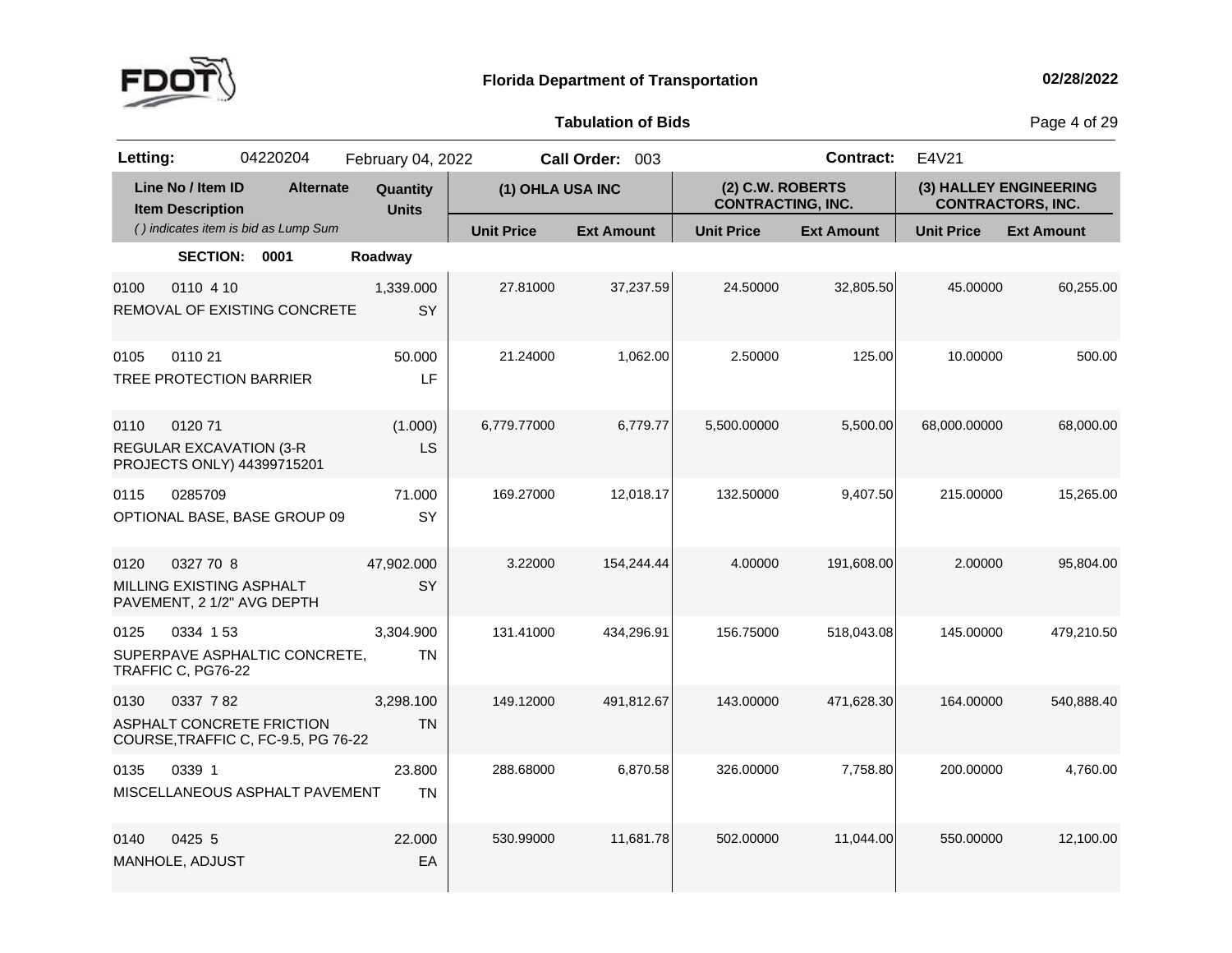

**of Bids** Page <sup>5</sup> of <sup>29</sup>

| Letting:               |                                                               | 04220204                                                                    | February 04, 2022        |                   | Call Order: 003   |                                              | <b>Contract:</b>  | E4V21                  |                          |
|------------------------|---------------------------------------------------------------|-----------------------------------------------------------------------------|--------------------------|-------------------|-------------------|----------------------------------------------|-------------------|------------------------|--------------------------|
|                        | Line No / Item ID<br><b>Item Description</b>                  | <b>Alternate</b>                                                            | Quantity<br><b>Units</b> | (1) OHLA USA INC  |                   | (2) C.W. ROBERTS<br><b>CONTRACTING, INC.</b> |                   | (3) HALLEY ENGINEERING | <b>CONTRACTORS, INC.</b> |
|                        |                                                               | () indicates item is bid as Lump Sum                                        |                          | <b>Unit Price</b> | <b>Ext Amount</b> | <b>Unit Price</b>                            | <b>Ext Amount</b> | <b>Unit Price</b>      | <b>Ext Amount</b>        |
|                        | <b>SECTION:</b>                                               | 0001                                                                        | Roadway                  |                   |                   |                                              |                   |                        |                          |
| 0145                   | 0515 2311<br>ALUMINUM ONLY, 42" TYPE 1                        | PEDESTRIAN/ BICYCLE RAILING,                                                | 68.000<br>LF             | 95.62000          | 6,502.16          | 120.00000                                    | 8,160.00          | 97.00000               | 6,596.00                 |
| 0150<br>443997-1-52-01 | 0515 4101                                                     | <b>BULLET RAIL, TRIPLE RAIL, PROJECT</b>                                    | 158,000<br>LF            | 76.20000          | 12,039.60         | 98.00000                                     | 15,484.00         | 77.00000               | 12,166.00                |
| 0155                   | 0520 1 10                                                     | CONCRETE CURB & GUTTER, TYPE F                                              | 1,305.000<br>LF          | 55.63000          | 72,597.15         | 35.00000                                     | 45,675.00         | 29.00000               | 37,845.00                |
| 0160                   | 0522 1<br><b>CONCRETE SIDEWALK AND</b><br>DRIVEWAYS, 4" THICK |                                                                             | 436.000<br>SY            | 71.43000          | 31,143.48         | 91.00000                                     | 39.676.00         | 80.00000               | 34.880.00                |
| 0165                   | 0522 2<br><b>CONCRETE SIDEWALK AND</b><br>DRIVEWAYS, 6" THICK |                                                                             | 614.000<br>SY            | 52.48000          | 32,222.72         | 68.25000                                     | 41,905.50         | 80.00000               | 49,120.00                |
| 0170                   | 0527 2<br>DETECTABLE WARNINGS                                 |                                                                             | 662.000<br><b>SF</b>     | 42.48000          | 28,121.76         | 31.00000                                     | 20,522.00         | 32.00000               | 21,184.00                |
| 0175                   | 0536 1 1                                                      | GUARDRAIL - ROADWAY, GENERAL TL-3                                           | 549.000<br>LF            | 25.93000          | 14,235.57         | 29.50000                                     | 16,195.50         | 26.00000               | 14,274.00                |
| 0180                   | 0536 8122<br>002, APPROACH TL-3                               | <b>GUARDRAIL TRANSITION CONNECTION</b><br>TO RIGID BARRIER, F&I- INDEX 536- | 4.000<br>EA              | 4,871.73000       | 19,486.92         | 5,000.00000                                  | 20,000.00         | 4,930.00000            | 19,720.00                |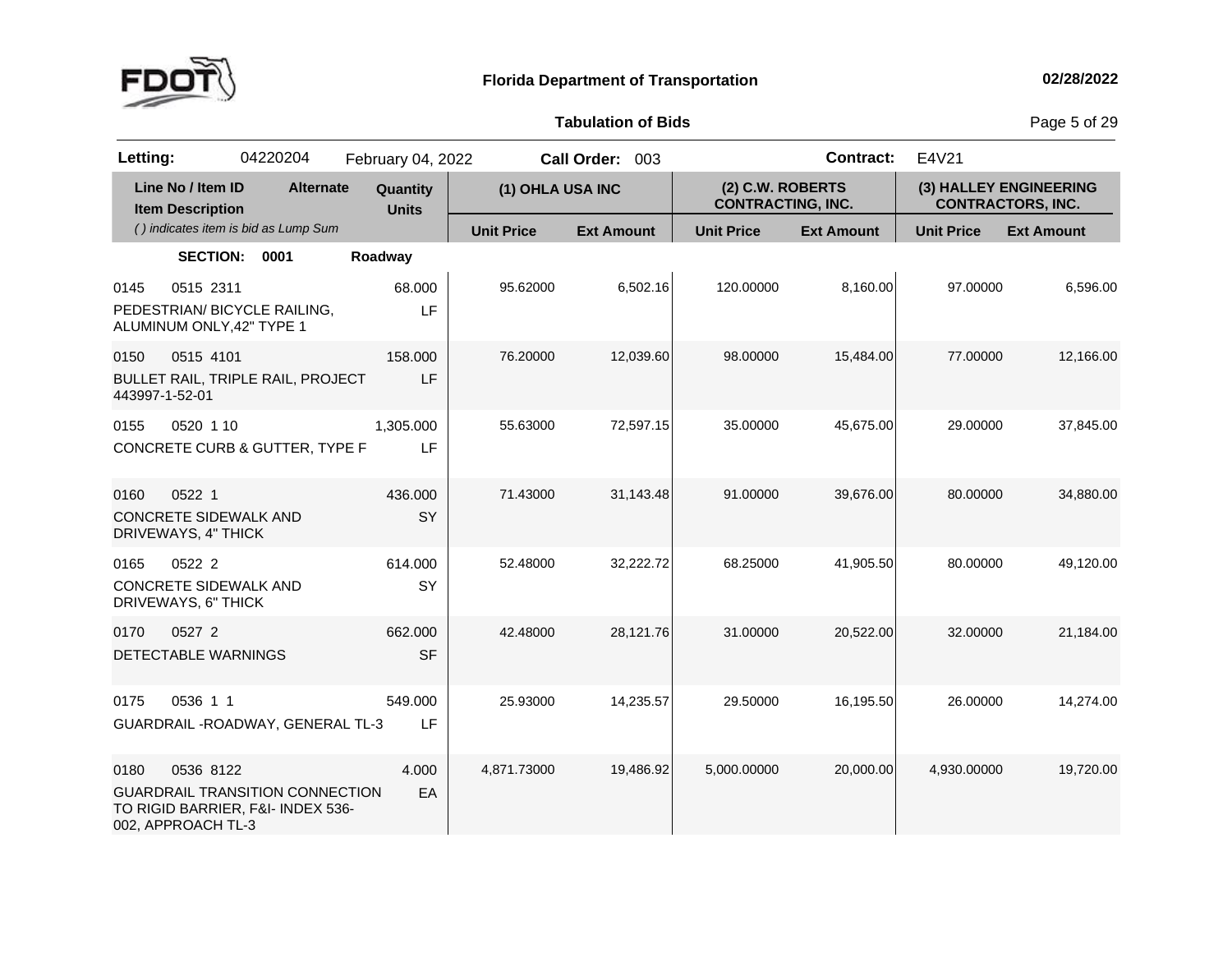

**Tabulation**

**of Bids** Page <sup>6</sup> of <sup>29</sup>

| Letting:              |                                              | 04220204                                                                    | February 04, 2022        |                   | Call Order: 003   |                                              | <b>Contract:</b>  | E4V21                                              |                   |
|-----------------------|----------------------------------------------|-----------------------------------------------------------------------------|--------------------------|-------------------|-------------------|----------------------------------------------|-------------------|----------------------------------------------------|-------------------|
|                       | Line No / Item ID<br><b>Item Description</b> | <b>Alternate</b>                                                            | Quantity<br><b>Units</b> | (1) OHLA USA INC  |                   | (2) C.W. ROBERTS<br><b>CONTRACTING, INC.</b> |                   | (3) HALLEY ENGINEERING<br><b>CONTRACTORS, INC.</b> |                   |
|                       |                                              | () indicates item is bid as Lump Sum                                        |                          | <b>Unit Price</b> | <b>Ext Amount</b> | <b>Unit Price</b>                            | <b>Ext Amount</b> | <b>Unit Price</b>                                  | <b>Ext Amount</b> |
|                       | <b>SECTION:</b>                              | 0001                                                                        | Roadway                  |                   |                   |                                              |                   |                                                    |                   |
| 0185<br>002, TRAILING | 0536 8123                                    | <b>GUARDRAIL TRANSITION CONNECTION</b><br>TO RIGID BARRIER, F&I- INDEX 536- | 4.000<br>EA              | 2,147.23000       | 8,588.92          | 2,300.00000                                  | 9,200.00          | 2,170.00000                                        | 8,680.00          |
| 0190                  | 053673<br><b>GUARDRAIL REMOVAL</b>           |                                                                             | 622.000<br>LF            | 1.14000           | 709.08            | 3.50000                                      | 2,177.00          | 1.00000                                            | 622.00            |
| 0195                  | 0536 85 20<br><b>TRAILING ANCHORAGE</b>      | <b>GUARDRAIL END TREATMENT-</b>                                             | 4.000<br>EA              | 2,044.23000       | 8,176.92          | 1,800.00000                                  | 7,200.00          | 2,065.00000                                        | 8,260.00          |
| 0200                  | 0536 85 24                                   | <b>GUARDRAIL END TREATMENT-</b><br>PARALLEL APPROACH TERMINAL               | 4.000<br>EA              | 3,440.90000       | 13,763.60         | 3,500.00000                                  | 14,000.00         | 3,480.00000                                        | 13,920.00         |
| 0205                  | 0570 1 2<br>PERFORMANCE TURF, SOD            |                                                                             | 219.000<br>SY            | 2.19000           | 479.61            | 20.00000                                     | 4,380.00          | 5.00000                                            | 1,095.00          |
| 0210                  | 0570 1 3                                     | PERFORMANCE TURF, SOD AND SOIL-<br>SHOULDER TREATMENT INDEX 570-010         | 7,307.000<br>SY          | 2.19000           | 16,002.33         | 4.65000                                      | 33,977.55         | 7.00000                                            | 51,149.00         |
| 0215                  | 0695 7600<br>REMOVE EXISTING CABINET         | TRAFFIC MONITORING SITE CABINET,                                            | 2.000<br>EA              | 265.49000         | 530.98            | 541.00000                                    | 1,082.00          | 1,000.00000                                        | 2,000.00          |
| 0220                  | 0706 1 3                                     | RAISED PAVEMENT MARKER, TYPE B                                              | 584.000<br>EA            | 4.06000           | 2,371.04          | 4.00000                                      | 2,336.00          | 4.20000                                            | 2,452.80          |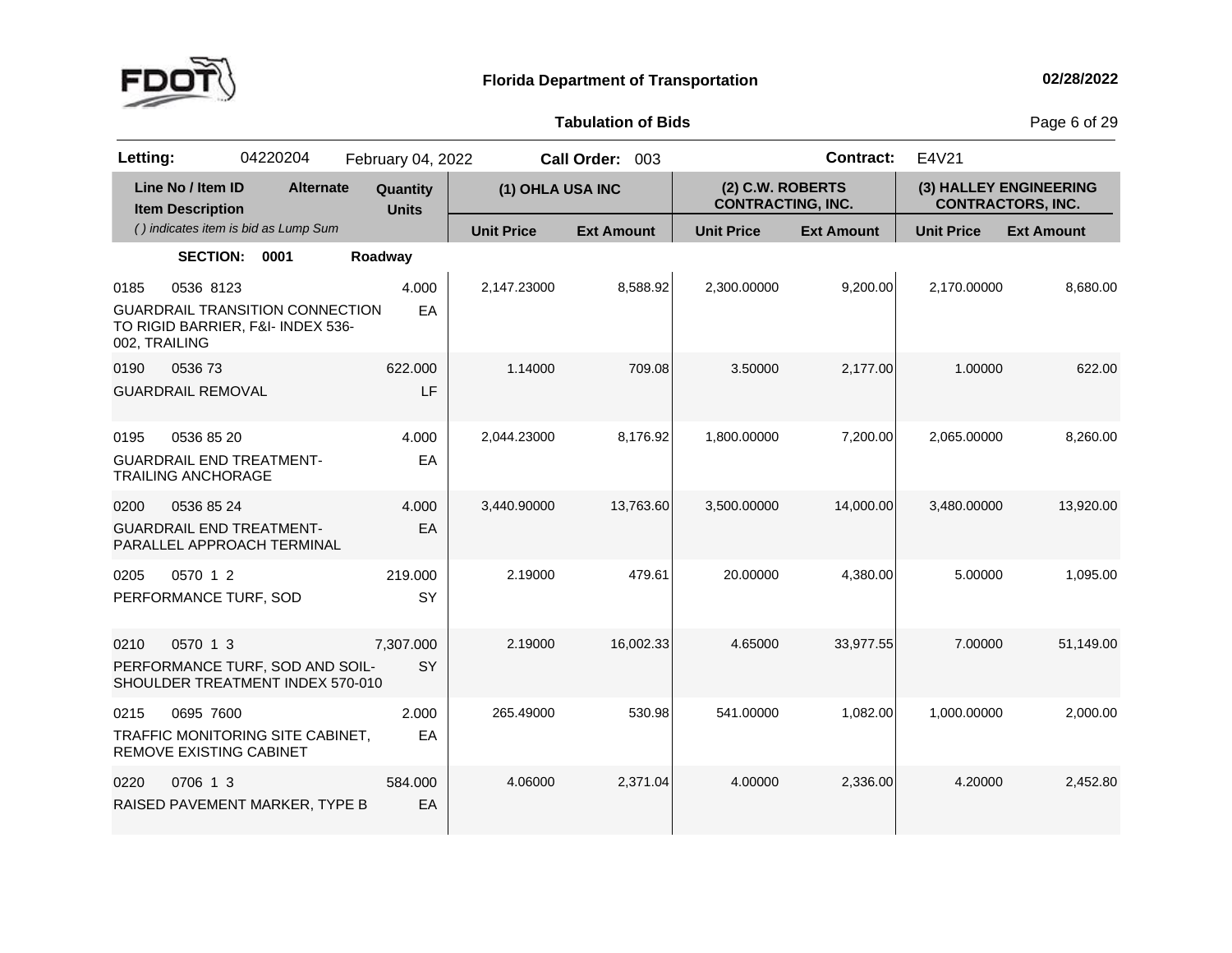

**Tabulation**

**of Bids** Page <sup>7</sup> of <sup>29</sup>

| Letting:      |                                              | 04220204                                                                                       | February 04, 2022        |                   | Call Order: 003   |                                              | <b>Contract:</b>  | E4V21                                              |                   |
|---------------|----------------------------------------------|------------------------------------------------------------------------------------------------|--------------------------|-------------------|-------------------|----------------------------------------------|-------------------|----------------------------------------------------|-------------------|
|               | Line No / Item ID<br><b>Item Description</b> | <b>Alternate</b>                                                                               | Quantity<br><b>Units</b> | (1) OHLA USA INC  |                   | (2) C.W. ROBERTS<br><b>CONTRACTING, INC.</b> |                   | (3) HALLEY ENGINEERING<br><b>CONTRACTORS, INC.</b> |                   |
|               |                                              | () indicates item is bid as Lump Sum                                                           |                          | <b>Unit Price</b> | <b>Ext Amount</b> | <b>Unit Price</b>                            | <b>Ext Amount</b> | <b>Unit Price</b>                                  | <b>Ext Amount</b> |
|               | <b>SECTION:</b>                              | 0001                                                                                           | Roadway                  |                   |                   |                                              |                   |                                                    |                   |
| 0225          | 0710 11101<br>STANDARD, WHITE, SOLID, 6"     | PAINTED PAVEMENT MARKINGS.                                                                     | 3.633<br><b>GM</b>       | 1,326.94000       | 4,820.77          | 1,325.00000                                  | 4,813.73          | 1,104.00000                                        | 4,010.83          |
| 0230          | 0710 11123                                   |                                                                                                | 2,341.000                | 1.52000           | 3,558.32          | 1.50000                                      | 3,511.50          | 0.70000                                            | 1,638.70          |
|               |                                              | PAINTED PAVEMENT MARKINGS,<br>STANDARD, WHITE, SOLID FOR<br>CROSSWALK AND ROUNDABOUT, 12"      | LF                       |                   |                   |                                              |                   |                                                    |                   |
| 0235          | 0710 11125                                   |                                                                                                | 601.000                  | 1.68000           | 1,009.68          | 1.70000                                      | 1,021.70          | 1.40000                                            | 841.40            |
|               | LINE OR CROSSWALK, 24"                       | PAINTED PAVEMENT MARKINGS,<br>STANDARD, WHITE, SOLID FOR STOP                                  | LF                       |                   |                   |                                              |                   |                                                    |                   |
| 0240          | 0710 11131                                   |                                                                                                | 2.263                    | 514.53000         | 1.164.38          | 513.25000                                    | 1.161.48          | 281.00000                                          | 635.90            |
| SKIP, 6" WIDE |                                              | PAINTED PAVEMENT MARKINGS,<br>STANDARD, WHITE, SKIP, 10-30 OR 3-9                              | <b>GM</b>                |                   |                   |                                              |                   |                                                    |                   |
| 0245          | 0710 11141                                   |                                                                                                | 0.943                    | 649.93000         | 612.88            | 647.00000                                    | 610.12            | 281.00000                                          | 264.98            |
| 6"            |                                              | PAINTED PAVEMENT MARKINGS,<br>STANDARD, WHITE, 2-4 DOTTED<br>GUIDELINE/ 6-10 DOTTED EXTENSION, | <b>GM</b>                |                   |                   |                                              |                   |                                                    |                   |
| 0250          | 0710 11160                                   |                                                                                                | 28.000                   | 37.91000          | 1,061.48          | 38.00000                                     | 1,064.00          | 71.50000                                           | 2,002.00          |
| <b>SYMBOL</b> |                                              | PAINTED PAVEMENT MARKINGS,<br>STANDARD, WHITE, MESSAGE OR                                      | EA                       |                   |                   |                                              |                   |                                                    |                   |
| 0255          | 0710 11170                                   |                                                                                                | 46.000                   | 37.91000          | 1,743.86          | 38.00000                                     | 1,748.00          | 27.50000                                           | 1,265.00          |
|               | STANDARD, WHITE, ARROWS                      | PAINTED PAVEMENT MARKINGS.                                                                     | EA                       |                   |                   |                                              |                   |                                                    |                   |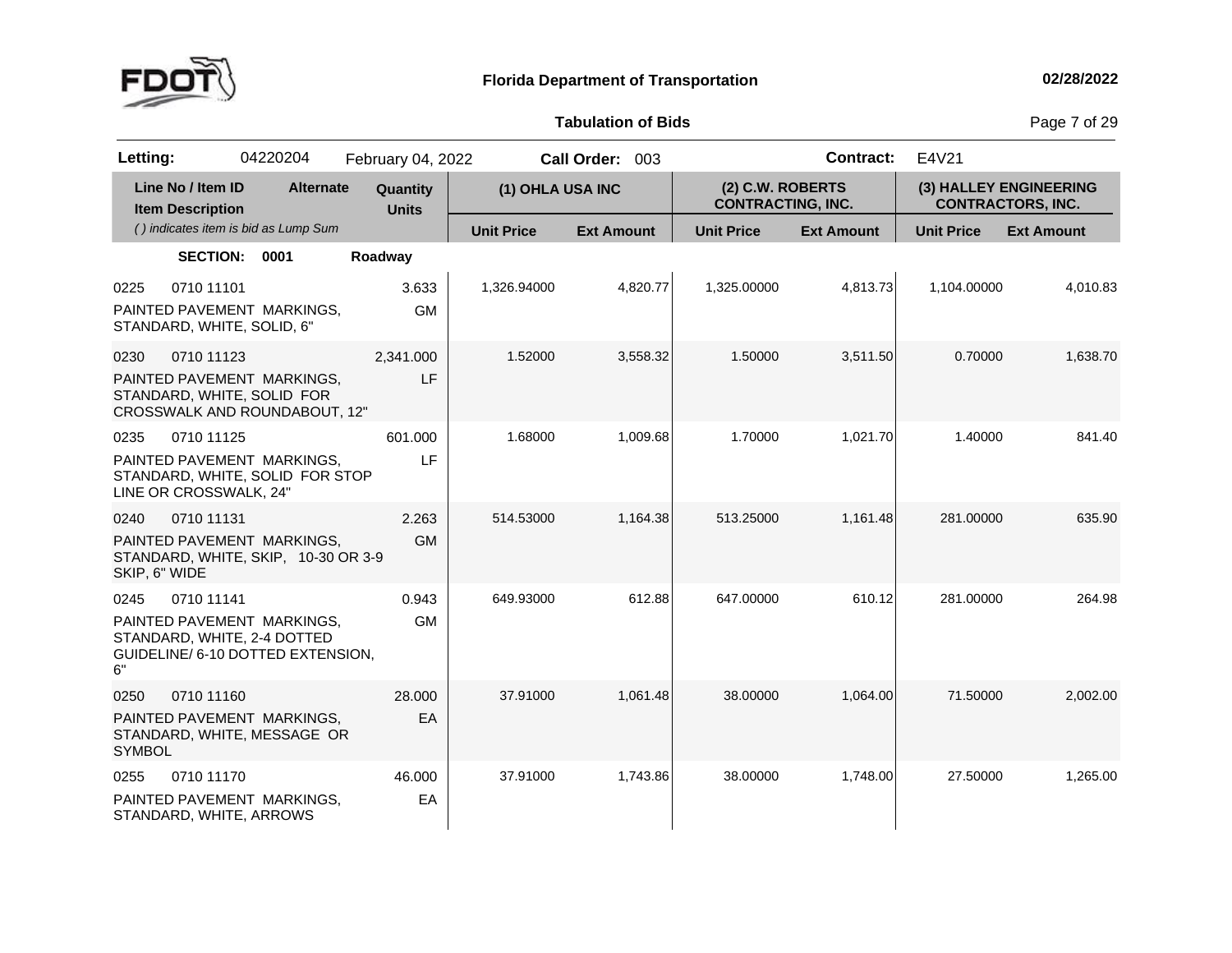

**of Bids** Page <sup>8</sup> of <sup>29</sup>

| Letting:            |                                              | 04220204                                                                                       | February 04, 2022            |                   | Call Order: 003   |                                              | <b>Contract:</b>  | E4V21             |                                                    |
|---------------------|----------------------------------------------|------------------------------------------------------------------------------------------------|------------------------------|-------------------|-------------------|----------------------------------------------|-------------------|-------------------|----------------------------------------------------|
|                     | Line No / Item ID<br><b>Item Description</b> | <b>Alternate</b>                                                                               | Quantity<br><b>Units</b>     | (1) OHLA USA INC  |                   | (2) C.W. ROBERTS<br><b>CONTRACTING, INC.</b> |                   |                   | (3) HALLEY ENGINEERING<br><b>CONTRACTORS, INC.</b> |
|                     |                                              | () indicates item is bid as Lump Sum                                                           |                              | <b>Unit Price</b> | <b>Ext Amount</b> | <b>Unit Price</b>                            | <b>Ext Amount</b> | <b>Unit Price</b> | <b>Ext Amount</b>                                  |
|                     | <b>SECTION:</b>                              | 0001                                                                                           | Roadway                      |                   |                   |                                              |                   |                   |                                                    |
| 0260                | 0710 11201<br>STANDARD, YELLOW, SOLID, 6"    | PAINTED PAVEMENT MARKINGS,                                                                     | 4.602<br><b>GM</b>           | 1,326.94000       | 6,106.58          | 1,325.00000                                  | 6,097.65          | 1,104.00000       | 5,080.61                                           |
| 0265                | 0710 11224<br>DIAGONAL OR CHEVRON, 18"       | PAINTED PAVEMENT MARKINGS,<br>STANDARD, YELLOW, SOLID FOR                                      | 337.000<br>LF                | 1.57000           | 529.09            | 1.60000                                      | 539.20            | 1.00000           | 337.00                                             |
| 0270<br>6"          | 0710 11241                                   | PAINTED PAVEMENT MARKINGS,<br>STANDARD, YELLOW, 2-4 DOTTED<br>GUIDELINE/6-10 DOTTED EXTENSION, | 0.056<br><b>GM</b>           | 649.93000         | 36.40             | 580.00000                                    | 32.48             | 281.00000         | 15.74                                              |
| 0275<br>44399715201 | 0999 16<br>PARTNERING, DO NOT BID            |                                                                                                | (1.000)<br>LS                | 6,000.00000       | 6,000.00          | 6,000.00000                                  | 6,000.00          | 6,000.00000       | 6,000.00                                           |
| 0280                | 0999 25<br>NOT BID 44399715201               | INITIAL CONTINGENCY AMOUNT, DO                                                                 | (1.000)<br>LS                | 50,000.00000      | 50,000.00         | 50,000.00000                                 | 50,000.00         | 50,000.00000      | 50,000.00                                          |
|                     |                                              |                                                                                                | 0001 Roadway Section Totals: |                   | \$2,140,732.69    |                                              | \$2,172,341.88    |                   | \$2,414,680.76                                     |
|                     | <b>SECTION:</b>                              | 0002                                                                                           | <b>Signing</b>               |                   |                   |                                              |                   |                   |                                                    |
| 0285                | 0700 1 11<br>MOUNT, UP TO 12 SF              | SINGLE POST SIGN, F&I GROUND                                                                   | 55.000<br>AS                 | 426.43000         | 23,453.65         | 500.00000                                    | 27,500.00         | 435.00000         | 23,925.00                                          |
| 0290                | 0700 1 12<br><b>MOUNT, 12-20 SF</b>          | SINGLE POST SIGN, F&I GROUND                                                                   | 18.000<br>AS                 | 734.76000         | 13,225.68         | 1,300.00000                                  | 23,400.00         | 674.00000         | 12,132.00                                          |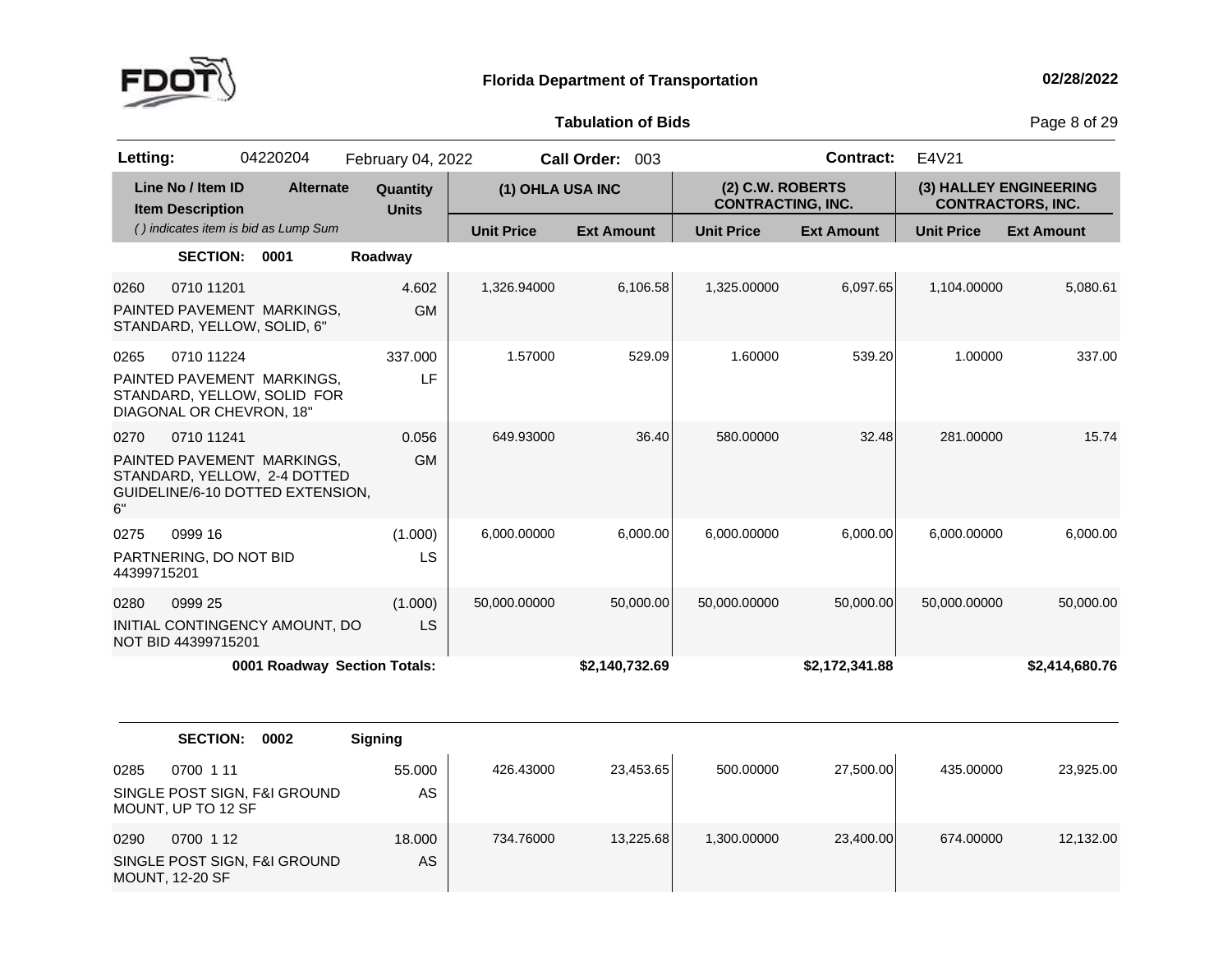

**of Bids** Page <sup>9</sup> of <sup>29</sup>

| Letting:            |                                              | 04220204                             | February 04, 2022        |                   | Call Order: 003   |                                              | <b>Contract:</b>  | E4V21             |                                                    |
|---------------------|----------------------------------------------|--------------------------------------|--------------------------|-------------------|-------------------|----------------------------------------------|-------------------|-------------------|----------------------------------------------------|
|                     | Line No / Item ID<br><b>Item Description</b> | <b>Alternate</b>                     | Quantity<br><b>Units</b> | (1) OHLA USA INC  |                   | (2) C.W. ROBERTS<br><b>CONTRACTING, INC.</b> |                   |                   | (3) HALLEY ENGINEERING<br><b>CONTRACTORS, INC.</b> |
|                     |                                              | () indicates item is bid as Lump Sum |                          | <b>Unit Price</b> | <b>Ext Amount</b> | <b>Unit Price</b>                            | <b>Ext Amount</b> | <b>Unit Price</b> | <b>Ext Amount</b>                                  |
|                     | <b>SECTION:</b>                              | 0002                                 | <b>Signing</b>           |                   |                   |                                              |                   |                   |                                                    |
| 0295                | 0700 1 13<br><b>MOUNT, 21-30 SF</b>          | SINGLE POST SIGN, F&I GROUND         | 15.000<br>AS             | 1,690.03000       | 25,350.45         | 2,000.00000                                  | 30,000.00         | 1,018.00000       | 15,270.00                                          |
| 0300                | 0700 1 14<br>MOUNT, 31+ SF                   | SINGLE POST SIGN, F&I GROUND         | 1.000<br>AS              | 1,821.61000       | 1,821.61          | 2,925.00000                                  | 2,925.00          | 1,073.00000       | 1,073.00                                           |
| 0305                | 0700 160<br>SINGLE POST SIGN, REMOVE         |                                      | 45.000<br>AS             | 9.52000           | 428.40            | 43.25000                                     | 1,946.25          | 27.50000          | 1,237.50                                           |
| 0310                | 0700 2 13<br>MOUNT, 21-30 SF                 | MULTI- POST SIGN, F&I GROUND         | 1.000<br><b>AS</b>       | 4,095.07000       | 4,095.07          | 6,700.00000                                  | 6,700.00          | 4,400.00000       | 4,400.00                                           |
| 0315                | 0700 2 14<br>MOUNT, 31-50 SF                 | MULTI- POST SIGN, F&I GROUND         | 3.000<br>AS              | 4,215.65000       | 12,646.95         | 6,730.00000                                  | 20,190.00         | 4,950.00000       | 14,850.00                                          |
| 0320                | 0700 260<br>MULTI- POST SIGN, REMOVE         |                                      | 4.000<br>AS              | 641.18000         | 2,564.72          | 950.00000                                    | 3,800.00          | 880.00000         | 3,520.00                                           |
| 0325<br>YELLOW POST | 0704 1 2                                     | TUBULAR MARKER, DURABLE, 36"         | 8.000<br>EA              | 0.00000           | 0.00              | 189.00000                                    | 1,512.00          | 49.50000          | 396.00                                             |
| 0330                | 0705 10 1<br>OBJECT MARKER, TYPE 1           |                                      | 6.000<br>EA              | 217.57000         | 1,305.42          | 189.00000                                    | 1,134.00          | 215.00000         | 1,290.00                                           |
| 0335                | 0705 10 3<br><b>OBJECT MARKER, TYPE 3</b>    |                                      | 4.000<br>EA              | 217.57000         | 870.28            | 189.00000                                    | 756.00            | 215.00000         | 860.00                                             |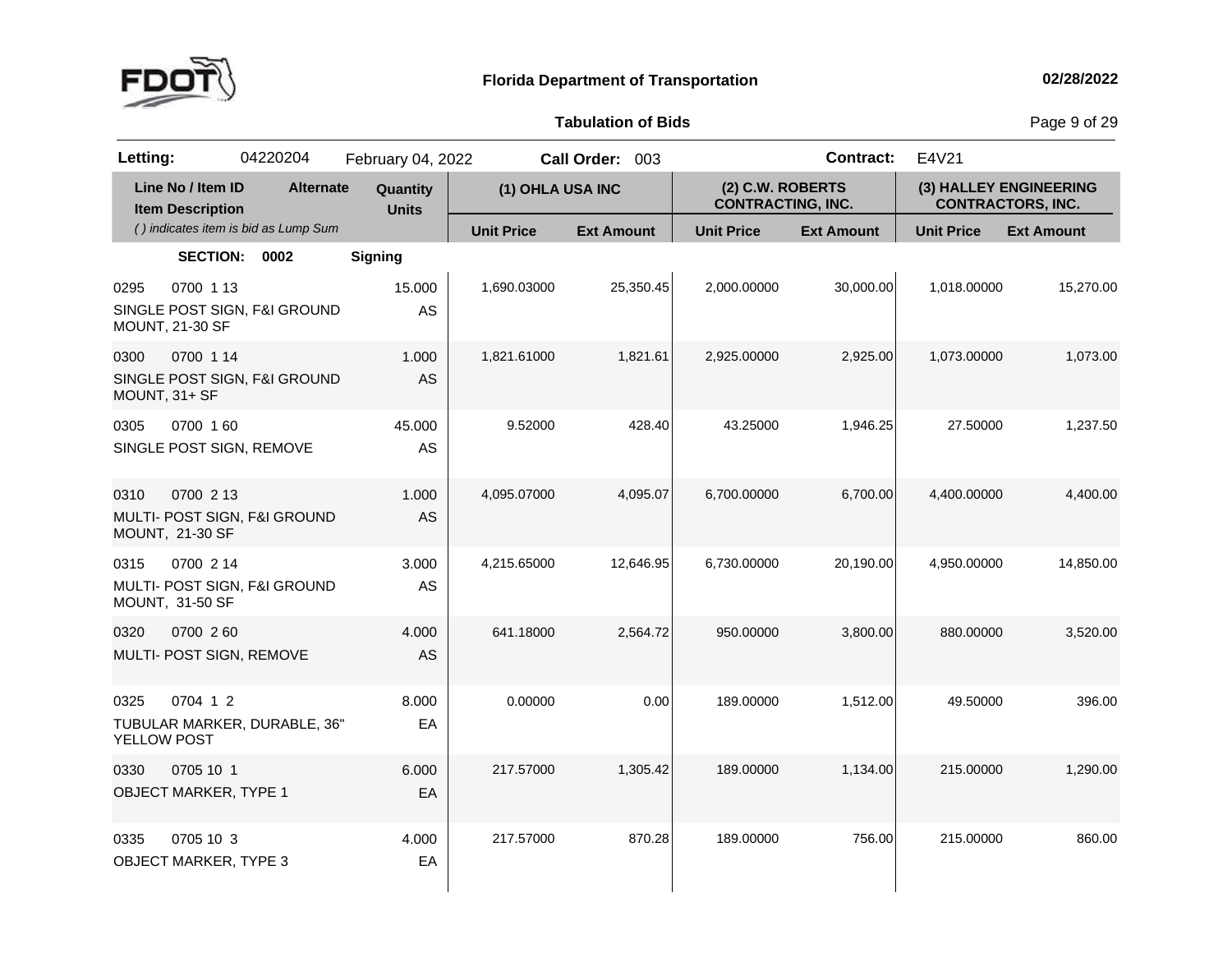

**of Bids** Page <sup>10</sup> of <sup>29</sup>

| Letting:                    |                                              | 04220204                                                          | February 04, 2022        |                   | Call Order: 003   |                                              | <b>Contract:</b>  | E4V21             |                                                    |
|-----------------------------|----------------------------------------------|-------------------------------------------------------------------|--------------------------|-------------------|-------------------|----------------------------------------------|-------------------|-------------------|----------------------------------------------------|
|                             | Line No / Item ID<br><b>Item Description</b> | <b>Alternate</b>                                                  | Quantity<br><b>Units</b> | (1) OHLA USA INC  |                   | (2) C.W. ROBERTS<br><b>CONTRACTING, INC.</b> |                   |                   | (3) HALLEY ENGINEERING<br><b>CONTRACTORS, INC.</b> |
|                             |                                              | () indicates item is bid as Lump Sum                              |                          | <b>Unit Price</b> | <b>Ext Amount</b> | <b>Unit Price</b>                            | <b>Ext Amount</b> | <b>Unit Price</b> | <b>Ext Amount</b>                                  |
|                             | <b>SECTION:</b>                              | 0002                                                              | <b>Signing</b>           |                   |                   |                                              |                   |                   |                                                    |
| 0340                        | 0706 1 3                                     | RAISED PAVEMENT MARKER, TYPE B                                    | 1,439.000<br>EA          | 4.06000           | 5.842.34          | 4.00000                                      | 5.756.00          | 4.40000           | 6,331.60                                           |
| 0345                        | 0710 11290                                   | PAINTED PAVEMENT MARKINGS,<br>STANDARD, YELLOW, ISLAND NOSE       | 167.000<br><b>SF</b>     | 2.98000           | 497.66            | 3.00000                                      | 501.00            | 3.30000           | 551.10                                             |
| 0350                        | 0710 90<br>SURFACE 44399715201               | PAINTED PAVEMENT MARKINGS, FINAL                                  | (1.000)<br>LS            | 14,893.17000      | 14,893.17         | 14,875.00000                                 | 14,875.00         | 12,264.00000      | 12,264.00                                          |
| 0355<br><b>URBAN ISLAND</b> | 0711 11102                                   | THERMOPLASTIC, STANDARD, WHITE,<br>SOLID, 8" FOR INTERCHANGE AND  | 0.102<br><b>GM</b>       | 5,616.49000       | 572.88            | 5,500.00000                                  | 561.00            | 4,937.00000       | 503.57                                             |
| 0360<br><b>ROUNDABOUT</b>   | 0711 11123                                   | THERMOPLASTIC, STANDARD, WHITE,<br>SOLID, 12" FOR CROSSWALK AND   | 2,290.000<br>LF          | 3.01000           | 6,892.90          | 3.00000                                      | 6,870.00          | 1.30000           | 2,977.00                                           |
| 0365<br><b>CROSSWALK</b>    | 0711 11125                                   | THERMOPLASTIC, STANDARD, WHITE,<br>SOLID, 24" FOR STOP LINE AND   | 554.000<br>LF            | 6.03000           | 3,340.62          | 6.00000                                      | 3,324.00          | 3.30000           | 1,828.20                                           |
| 0370<br>EXTENSION, 6"       | 0711 11141                                   | THERMOPLASTIC, STANDARD, WHITE,<br>2-4 DOTTED GUIDELINE/ 6-10 GAP | 0.964<br><b>GM</b>       | 1,624.83000       | 1,566.34          | 1,600.00000                                  | 1,542.40          | 1,235.00000       | 1,190.54                                           |
| 0375                        | 0711 11160<br>MESSAGE OR SYMBOL              | THERMOPLASTIC, STANDARD, WHITE,                                   | 1.000<br>EA              | 67.16000          | 67.16             | 67.00000                                     | 67.00             | 121.00000         | 121.00                                             |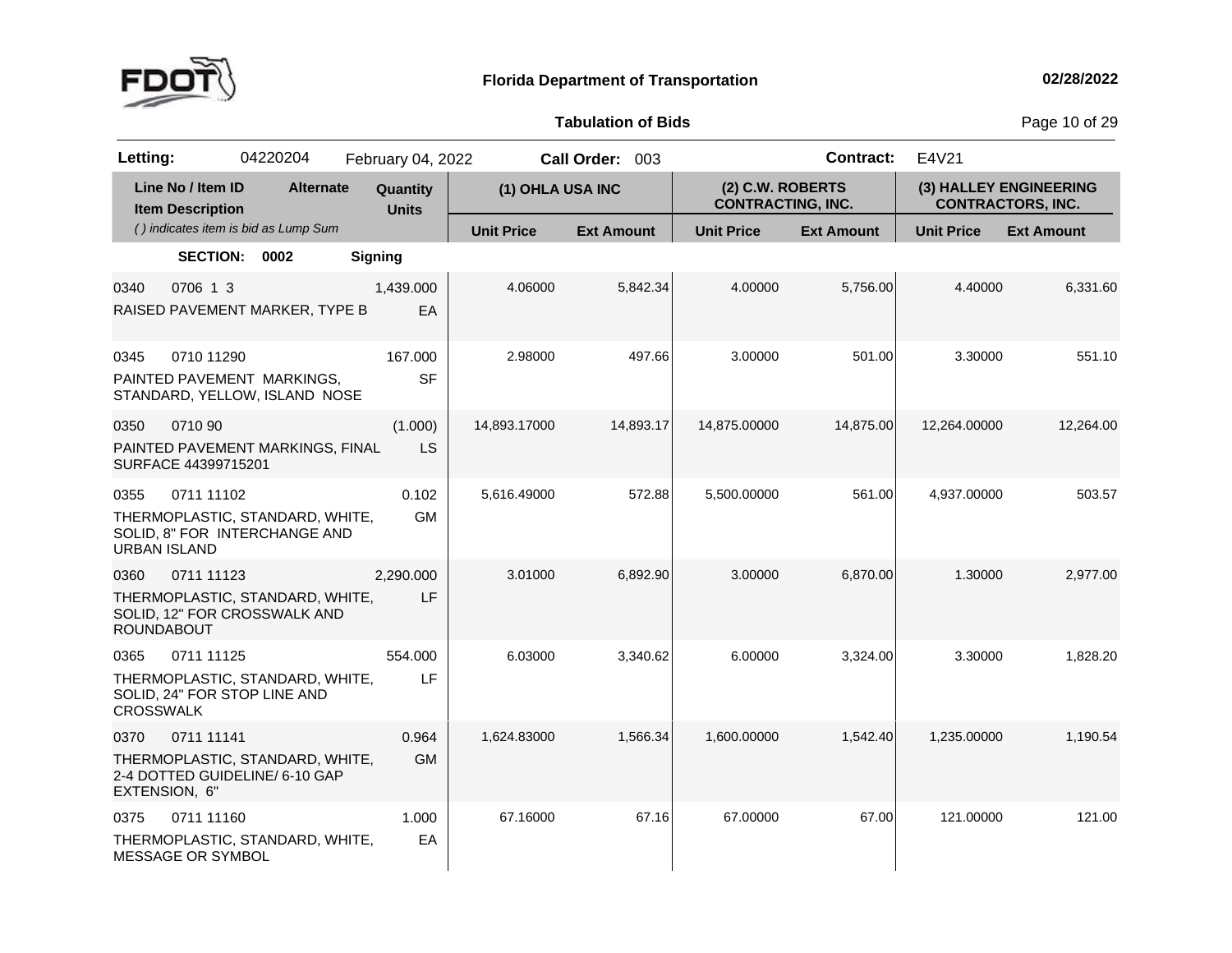

**of Bids** Page <sup>11</sup> of <sup>29</sup>

| Letting:                                                                    | 04220204                                                     | February 04, 2022        |                   | Call Order: 003   |                                              | <b>Contract:</b>  | E4V21             |                                                    |
|-----------------------------------------------------------------------------|--------------------------------------------------------------|--------------------------|-------------------|-------------------|----------------------------------------------|-------------------|-------------------|----------------------------------------------------|
| Line No / Item ID<br><b>Item Description</b>                                | <b>Alternate</b>                                             | Quantity<br><b>Units</b> | (1) OHLA USA INC  |                   | (2) C.W. ROBERTS<br><b>CONTRACTING, INC.</b> |                   |                   | (3) HALLEY ENGINEERING<br><b>CONTRACTORS, INC.</b> |
|                                                                             | () indicates item is bid as Lump Sum                         |                          | <b>Unit Price</b> | <b>Ext Amount</b> | <b>Unit Price</b>                            | <b>Ext Amount</b> | <b>Unit Price</b> | <b>Ext Amount</b>                                  |
|                                                                             | SECTION: 0002                                                | <b>Signing</b>           |                   |                   |                                              |                   |                   |                                                    |
| 0711 11170<br>0380<br><b>ARROW</b>                                          | THERMOPLASTIC, STANDARD, WHITE,                              | 47.000<br>EA             | 63.91000          | 3,003.77          | 64.00000                                     | 3,008.00          | 82.50000          | 3,877.50                                           |
| 0385<br>0711 11180<br>YIELD LINE                                            | THERMOPLASTIC, STANDARD, WHITE,                              | 93.000<br>LF             | 5.42000           | 504.06            | 5.50000                                      | 511.50            | 11.00000          | 1,023.00                                           |
| 0711 11224<br>0390<br>THERMOPLASTIC, STANDARD,<br>OR CHEVRON                | YELLOW, SOLID, 18" FOR DIAGONAL                              | 337.000<br>LF            | 4.52000           | 1,523.24          | 4.50000                                      | 1,516.50          | 2.20000           | 741.40                                             |
| 0395<br>0711 11241<br>THERMOPLASTIC, STANDARD,<br>DOTTED EXTENSION LINE, 6" | YELLOW, 2-4 DOTTED GUIDE LINE /6-10                          | 0.137<br><b>GM</b>       | 1,624.83000       | 222.60            | 1,600.00000                                  | 219.20            | 1,235.00000       | 169.20                                             |
| 0400<br>0711 14125                                                          | THERMOPLASTIC, PREFORMED,<br>WHITE, SOLID, 24" FOR CROSSWALK | 671.000<br>LF            | 15.60000          | 10,467.60         | 15.50000                                     | 10,400.50         | 33.00000          | 22,143.00                                          |
| 0711 14160<br>0405<br>WHITE, MESSAGE                                        | THERMOPLASTIC, PREFORMED,                                    | 27.000<br>EA             | 212.31000         | 5,732.37          | 212.00000                                    | 5,724.00          | 193.00000         | 5,211.00                                           |
| 0410<br>0711 14170<br>WHITE, ARROW                                          | THERMOPLASTIC, PREFORMED,                                    | 27.000<br>EA             | 95.32000          | 2,573.64          | 95.00000                                     | 2,565.00          | 193.00000         | 5,211.00                                           |
| 0711 16101<br>0415<br>SURFACES, WHITE, SOLID, 6"                            | THERMOPLASTIC, STANDARD-OTHER                                | 3.665<br><b>GM</b>       | 4,213.72000       | 15,443.28         | 4,200.00000                                  | 15,393.00         | 5,228.00000       | 19,160.62                                          |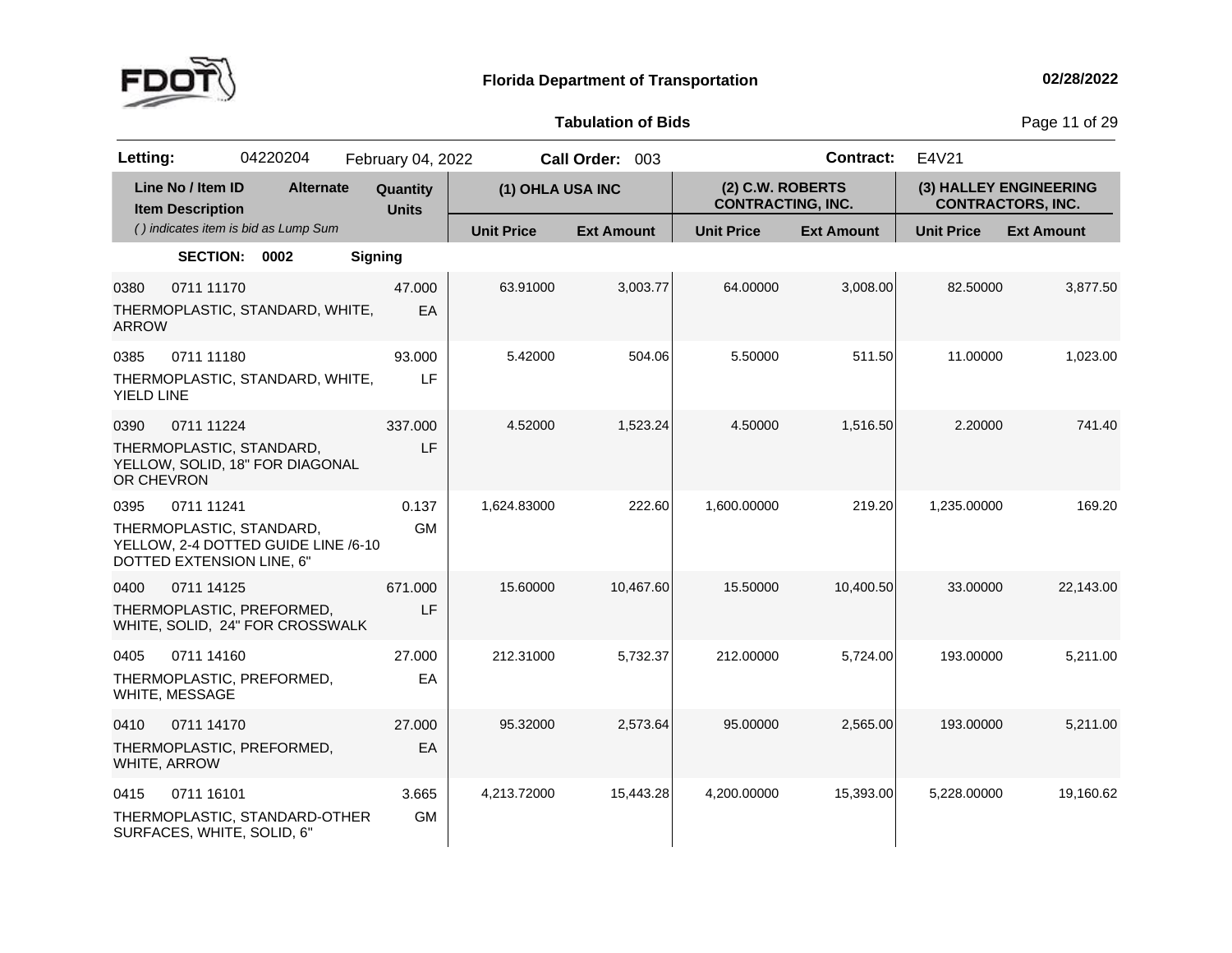

**of Bids** Page <sup>12</sup> of <sup>29</sup>

| Letting:                |                                              | 04220204                                                              | February 04, 2022        |                   | Call Order: 003   |                                              | Contract:         | E4V21                  |                          |
|-------------------------|----------------------------------------------|-----------------------------------------------------------------------|--------------------------|-------------------|-------------------|----------------------------------------------|-------------------|------------------------|--------------------------|
|                         | Line No / Item ID<br><b>Item Description</b> | <b>Alternate</b>                                                      | Quantity<br><b>Units</b> | (1) OHLA USA INC  |                   | (2) C.W. ROBERTS<br><b>CONTRACTING, INC.</b> |                   | (3) HALLEY ENGINEERING | <b>CONTRACTORS, INC.</b> |
|                         |                                              | () indicates item is bid as Lump Sum                                  |                          | <b>Unit Price</b> | <b>Ext Amount</b> | <b>Unit Price</b>                            | <b>Ext Amount</b> | <b>Unit Price</b>      | <b>Ext Amount</b>        |
|                         | <b>SECTION:</b>                              | 0002                                                                  | <b>Signing</b>           |                   |                   |                                              |                   |                        |                          |
| 0420                    | 0711 16131<br>OR 3-9 LANE DROP               | THERMOPLASTIC, STANDARD-OTHER<br>SURFACES, WHITE, SKIP, 6",10-30 SKIP | 2.214<br><b>GM</b>       | 1,056.14000       | 2,338.29          | 1,050.00000                                  | 2,324.70          | 1,235.00000            | 2,734.29                 |
| 0425                    | 0711 16201<br>SURFACES, YELLOW, SOLID, 6"    | THERMOPLASTIC, STANDARD-OTHER                                         | 2.533<br><b>GM</b>       | 4,213.72000       | 10,673.35         | 4,200.00000                                  | 10,638.60         | 5,228.00000            | 13,242.52                |
| 0430                    | 0713103101<br>FOR CONCRETE BRIDGES           | PERMANENT TAPE, WHITE, SOLID, 6"                                      | 0.085<br><b>GM</b>       | 36,179.49000      | 3,075.26          | 34,000.00000                                 | 2,890.00          | 23,232.00000           | 1,974.72                 |
| 0435<br><b>SURFACES</b> | 0713103131<br>PERMANENT TAPE, WHITE,         | SKIP/DOTTED, 6" FOR CONCRETE                                          | 0.327<br><b>GM</b>       | 9,044.87000       | 2,957.67          | 8,800.00000                                  | 2,877.60          | 5,819.00000            | 1,902.81                 |
| 0440                    | 0713103201<br><b>FOR CONCRETE BRIDGES</b>    | PERMANENT TAPE, YELLOW, SOLID, 6"                                     | 0.121<br><b>GM</b>       | 36,179.49000      | 4,377.72          | 35,850.00000                                 | 4,337.85          | 23,232.00000           | 2,811.07                 |
| 0445<br><b>SURFACES</b> | 0713103331<br>PERMANENT TAPE, BLACK,         | SKIP/DOTTED, 6" FOR CONCRETE                                          | 0.114<br><b>GM</b>       | 9,044.87000       | 1,031.12          | 8,715.00000                                  | 993.51            | 5,808.00000            | 662.11                   |
| 0450<br>443997-1-52-01  | 0920714 26<br><b>GREEN COLORED PAVEMENT</b>  | MARKINGS, BIKE LANE, PROJECT                                          | 720.000<br><b>SF</b>     | 15.93000          | 11,469.60         | 16.00000                                     | 11,520.00         | 9.40000                | 6,768.00                 |
|                         |                                              | 0002 Signing Section Totals:                                          |                          |                   | \$194,828.87      |                                              | \$228,279.61      |                        | \$192,352.75             |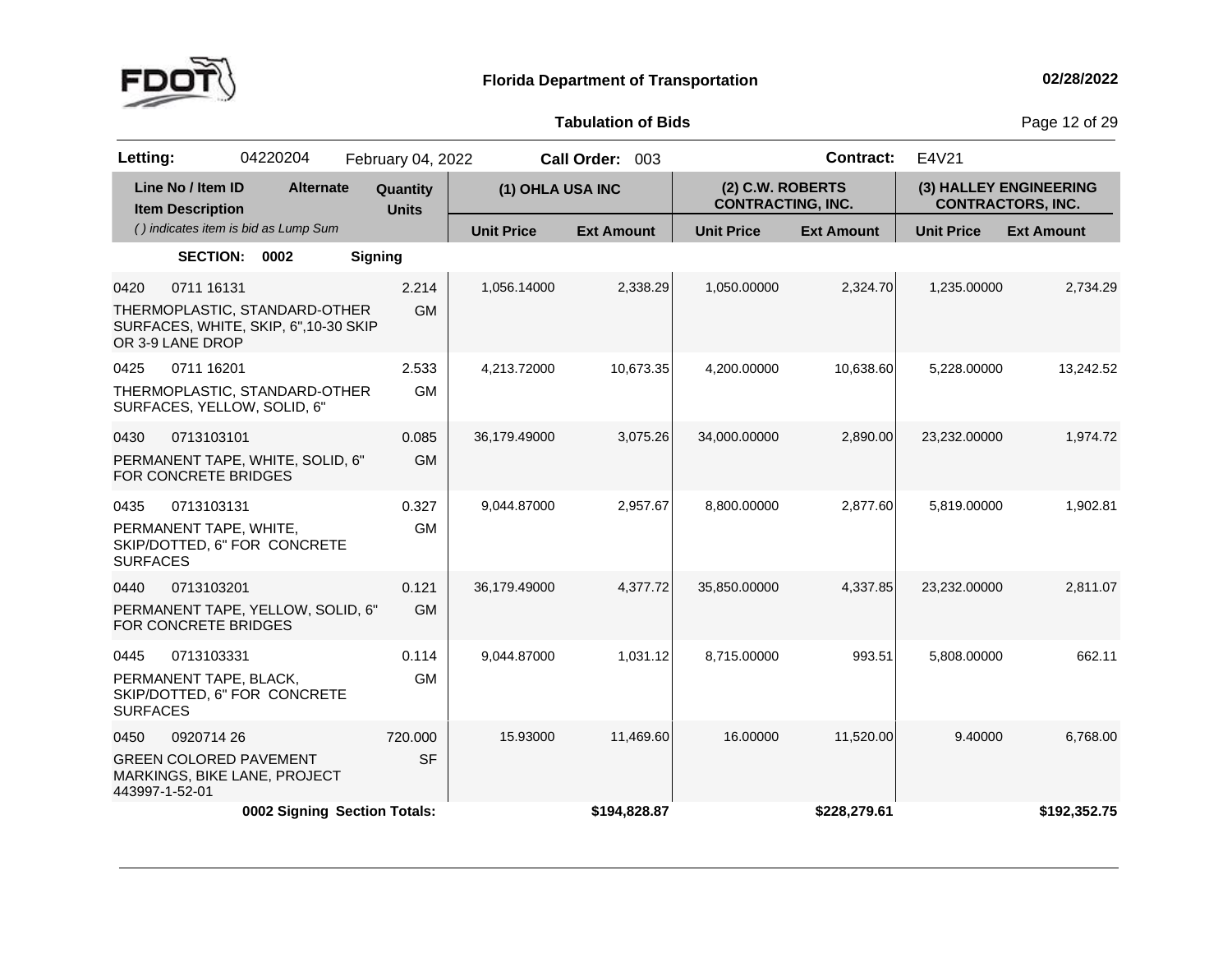

**of Bids** Page <sup>13</sup> of <sup>29</sup>

| Letting:                                                 |                                              | 04220204                                                                                            | February 04, 2022        |                   | Call Order: 003   |                                              | <b>Contract:</b>  | E4V21             |                                                    |
|----------------------------------------------------------|----------------------------------------------|-----------------------------------------------------------------------------------------------------|--------------------------|-------------------|-------------------|----------------------------------------------|-------------------|-------------------|----------------------------------------------------|
|                                                          | Line No / Item ID<br><b>Item Description</b> | <b>Alternate</b>                                                                                    | Quantity<br><b>Units</b> | (1) OHLA USA INC  |                   | (2) C.W. ROBERTS<br><b>CONTRACTING, INC.</b> |                   |                   | (3) HALLEY ENGINEERING<br><b>CONTRACTORS, INC.</b> |
|                                                          |                                              | () indicates item is bid as Lump Sum                                                                |                          | <b>Unit Price</b> | <b>Ext Amount</b> | <b>Unit Price</b>                            | <b>Ext Amount</b> | <b>Unit Price</b> | <b>Ext Amount</b>                                  |
|                                                          | <b>SECTION:</b>                              | 0003                                                                                                | Lighting                 |                   |                   |                                              |                   |                   |                                                    |
| 0455<br><b>TRENCH</b>                                    | 0630 2 11                                    | CONDUIT, FURNISH & INSTALL, OPEN                                                                    | 50.000<br>LF             | 26.02000          | 1,301.00          | 16.75000                                     | 837.50            | 17.10000          | 855.00                                             |
| 0460<br><b>DIRECTIONAL BORE</b>                          | 0630 2 12                                    | CONDUIT, FURNISH & INSTALL,                                                                         | 755.000<br>LF            | 26.02000          | 19,645.10         | 17.30000                                     | 13,061.50         | 17.60000          | 13,288.00                                          |
| 0465<br><b>COVER SIZE</b>                                | 0635 2 11                                    | PULL & SPLICE BOX, F&I, 13" x 24"                                                                   | 14.000<br>EA             | 1,327.47000       | 18,584.58         | 1,500.00000                                  | 21,000.00         | 1,526.00000       | 21,364.00                                          |
| 0470<br>BY CONTRACTOR                                    | 0639 1122                                    | ELECTRICAL POWER SERVICE, F&I,<br>UNDERGROUND, METER PURCHASED                                      | 2.000<br><b>AS</b>       | 3,345.23000       | 6,690.46          | 2,785.00000                                  | 5,570.00          | 2,833.00000       | 5,666.00                                           |
| 0475<br>& INSTALL                                        | 0639 2 1                                     | ELECTRICAL SERVICE WIRE, FURNISH                                                                    | 25.000<br>LF             | 3.72000           | 93.00             | 6.25000                                      | 156.25            | 6.50000           | 162.50                                             |
| 0480<br>TYPE P-II SERVICE POLE                           | 0641 2 12                                    | PRESTRESSED CONCRETE POLE, F&I,                                                                     | 2.000<br>EA              | 2.718.67000       | 5,437.34          | 1,575.00000                                  | 3.150.00          | 1.600.00000       | 3,200.00                                           |
| 0485<br>LIGHTING CONDUCTORS, F&I,<br>INSULATED, NO.8 - 6 | 0715 1 12                                    |                                                                                                     | 2,799.000<br>LF          | 1.54000           | 4,310.46          | 2.00000                                      | 5,598.00          | 2.20000           | 6,157.80                                           |
| 0490                                                     | 0715 4 13                                    | LIGHT POLE COMPLETE, FURNISH &<br>INSTALL STANDARD POLE STANDARD<br>FOUNDATION, 40' MOUNTING HEIGHT | 4.000<br>EA              | 8,708.23000       | 34,832.92         | 8,300.00000                                  | 33,200.00         | 8,442.00000       | 33,768.00                                          |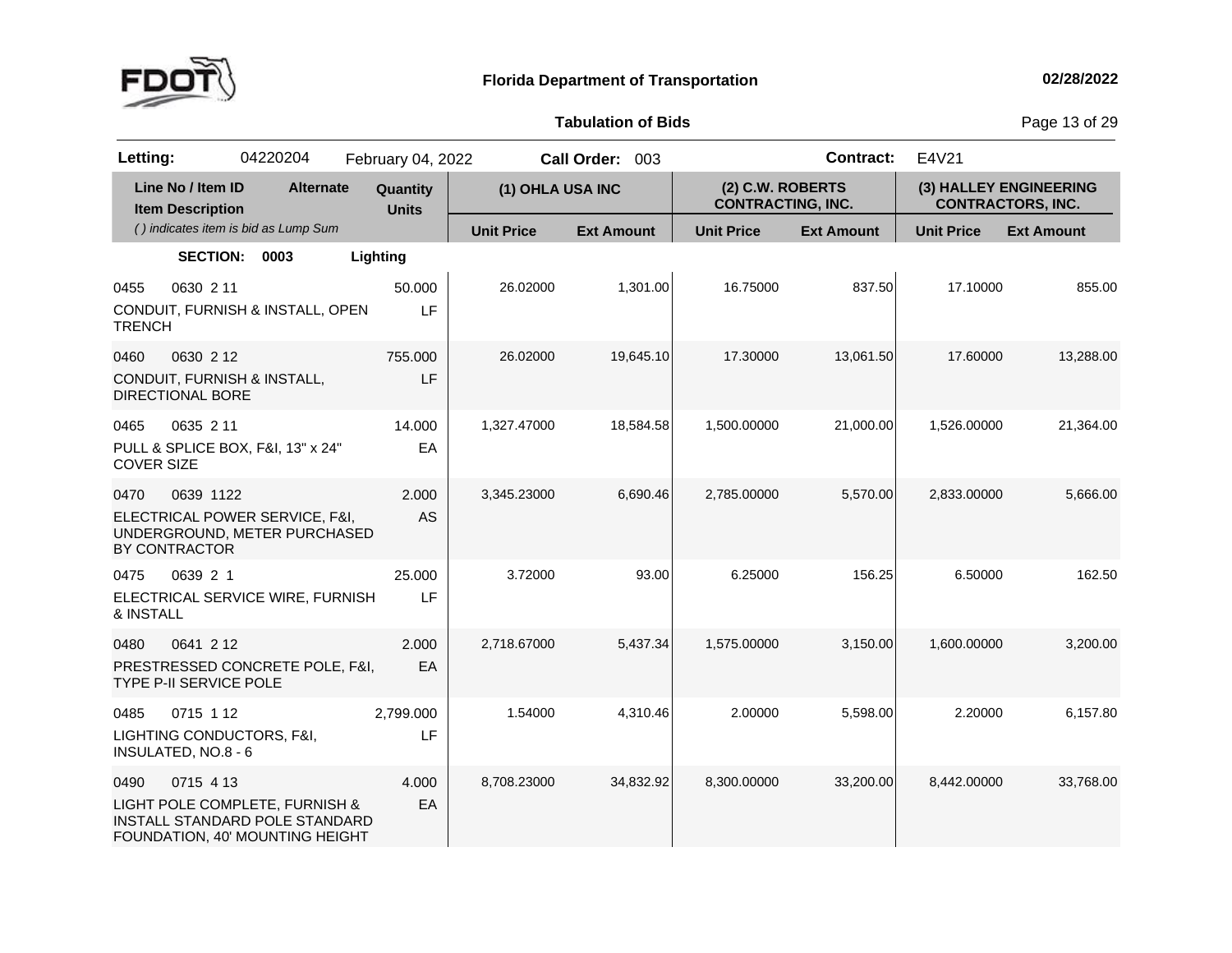

**of Bids** Page <sup>14</sup> of <sup>29</sup>

| Letting:                    |                                              | 04220204                                                                                           | February 04, 2022             |                   | Call Order: 003   |                                              | <b>Contract:</b>  | E4V21             |                                                    |
|-----------------------------|----------------------------------------------|----------------------------------------------------------------------------------------------------|-------------------------------|-------------------|-------------------|----------------------------------------------|-------------------|-------------------|----------------------------------------------------|
|                             | Line No / Item ID<br><b>Item Description</b> | <b>Alternate</b>                                                                                   | Quantity<br><b>Units</b>      | (1) OHLA USA INC  |                   | (2) C.W. ROBERTS<br><b>CONTRACTING, INC.</b> |                   |                   | (3) HALLEY ENGINEERING<br><b>CONTRACTORS, INC.</b> |
|                             |                                              | () indicates item is bid as Lump Sum                                                               |                               | <b>Unit Price</b> | <b>Ext Amount</b> | <b>Unit Price</b>                            | <b>Ext Amount</b> | <b>Unit Price</b> | <b>Ext Amount</b>                                  |
|                             | <b>SECTION:</b>                              | 0003                                                                                               | Lighting                      |                   |                   |                                              |                   |                   |                                                    |
| 0495                        | 0715 4 23                                    | LIGHT POLE COMPLETE, FURNISH &<br>INSTALL STANDARD POLE SPECIAL<br>FOUNDATION, 40' MOUNTING HEIGHT | 2.000<br>EA                   | 9,610.91000       | 19,221.82         | 10,500.00000                                 | 21,000.00         | 10,681.00000      | 21,362.00                                          |
| 0500<br><b>VOLTAGE</b>      | 0715 7 11                                    | LOAD CENTER, F&I, SECONDARY                                                                        | 2.000<br>EA                   | 17,522.65000      | 35,045.30         | 15,000.00000                                 | 30,000.00         | 15,186.00000      | 30,372.00                                          |
| 0505<br><b>CONVENTIONAL</b> | 0715500 1<br>FURNISH AND INSTALL,            | POLE CABLE DISTRIBUTION SYSTEM,                                                                    | 6.000<br>EA                   | 637.19000         | 3,823.14          | 678.00000                                    | 4,068.00          | 690.00000         | 4,140.00                                           |
|                             |                                              | 0003 Lighting Section Totals:                                                                      |                               |                   | \$148,985.12      |                                              | \$137,641.25      |                   | \$140,335.30                                       |
|                             | <b>SECTION:</b>                              | 0004                                                                                               | Signalization                 |                   |                   |                                              |                   |                   |                                                    |
| 0510<br><b>COVER SIZE</b>   | 0635 2 11                                    | PULL & SPLICE BOX, F&I, 13" x 24"                                                                  | 13.000<br>EA                  | 1,221.28000       | 15,876.64         | 875.00000                                    | 11,375.00         | 889.00000         | 11,557.00                                          |
|                             |                                              | 0004 Signalization Section Totals:                                                                 |                               |                   | \$15,876.64       |                                              | \$11,375.00       |                   | \$11,557.00                                        |
|                             |                                              |                                                                                                    | <b>Contract Grand Totals:</b> |                   | \$2,500,423.32    |                                              | \$2,549,637.74    |                   | 2,758,925.81                                       |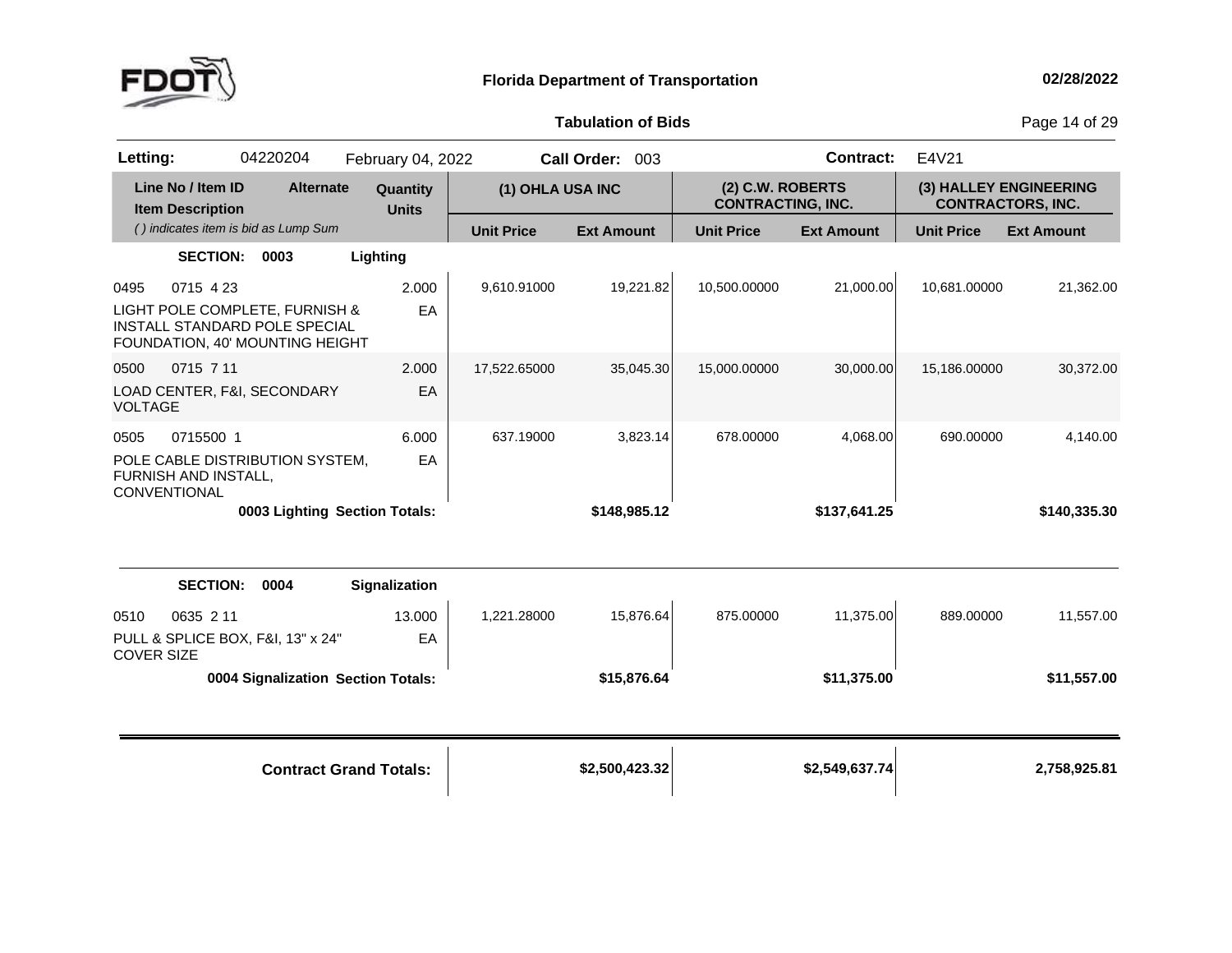

# **Tabulation**

**of Bids** Page <sup>15</sup> of <sup>29</sup>

| Letting:                   |                                              | 04220204                                                          | February 04, 2022        |                                                    | Call Order: 003   |                   | <b>Contract:</b>  | E4V21             |                   |
|----------------------------|----------------------------------------------|-------------------------------------------------------------------|--------------------------|----------------------------------------------------|-------------------|-------------------|-------------------|-------------------|-------------------|
|                            | Line No / Item ID<br><b>Item Description</b> | <b>Alternate</b>                                                  | Quantity<br><b>Units</b> | (4) RANGER CONSTRUCTION<br><b>INDUSTRIES, INC.</b> |                   |                   |                   |                   |                   |
|                            |                                              | () indicates item is bid as Lump Sum                              |                          | <b>Unit Price</b>                                  | <b>Ext Amount</b> | <b>Unit Price</b> | <b>Ext Amount</b> | <b>Unit Price</b> | <b>Ext Amount</b> |
|                            | SECTION: 0001                                |                                                                   | Roadway                  |                                                    |                   |                   |                   |                   |                   |
| 0005                       | 0101 1<br>MOBILIZATION 44399715201           |                                                                   | (1.000)<br><b>LS</b>     | 269,100.00000                                      | 269,100.00        |                   |                   |                   |                   |
| 0010<br>44399715201        | 0102 1<br>MAINTENANCE OF TRAFFIC             |                                                                   | (210.000)<br>DA (LS)     | 356,000.00000                                      | 356,000.00        |                   |                   |                   |                   |
| 0015                       | 0102 14                                      | <b>TRAFFIC CONTROL OFFICER</b>                                    | 160.000<br><b>HR</b>     | 111.00000                                          | 17,760.00         |                   |                   |                   |                   |
| 0020                       | 0102 60<br><b>WORK ZONE SIGN</b>             |                                                                   | 21,760.000<br>ED         | 0.25000                                            | 5,440.00          |                   |                   |                   |                   |
| 0025                       | 0102 71 13<br>PROFILE, CONCRETE              | TEMPORARY BARRIER, F&I, LOW                                       | 2,061.000<br>LF          | 29.90000                                           | 61,623.90         |                   |                   |                   |                   |
| 0030                       | 0102 74 1<br>VP, DRUM, OR LCD                | CHANNELIZING DEVICE- TYPES I, II, DI,                             | 26,978.000<br>ED.        | 0.11000                                            | 2,967.58          |                   |                   |                   |                   |
| 0035<br>DEVICE)            | 0102 74 8                                    | CHANNELIZING DEVICE- PEDESTRIAN<br>LCD (LONGITUDINAL CHANNELIZING | 29,610.000<br><b>FD</b>  | 0.06000                                            | 1,776.60          |                   |                   |                   |                   |
| 0040<br><b>ARROW PANEL</b> | 010276                                       | ARROW BOARD / ADVANCE WARNING                                     | 420.000<br>ED            | 5.75000                                            | 2,415.00          |                   |                   |                   |                   |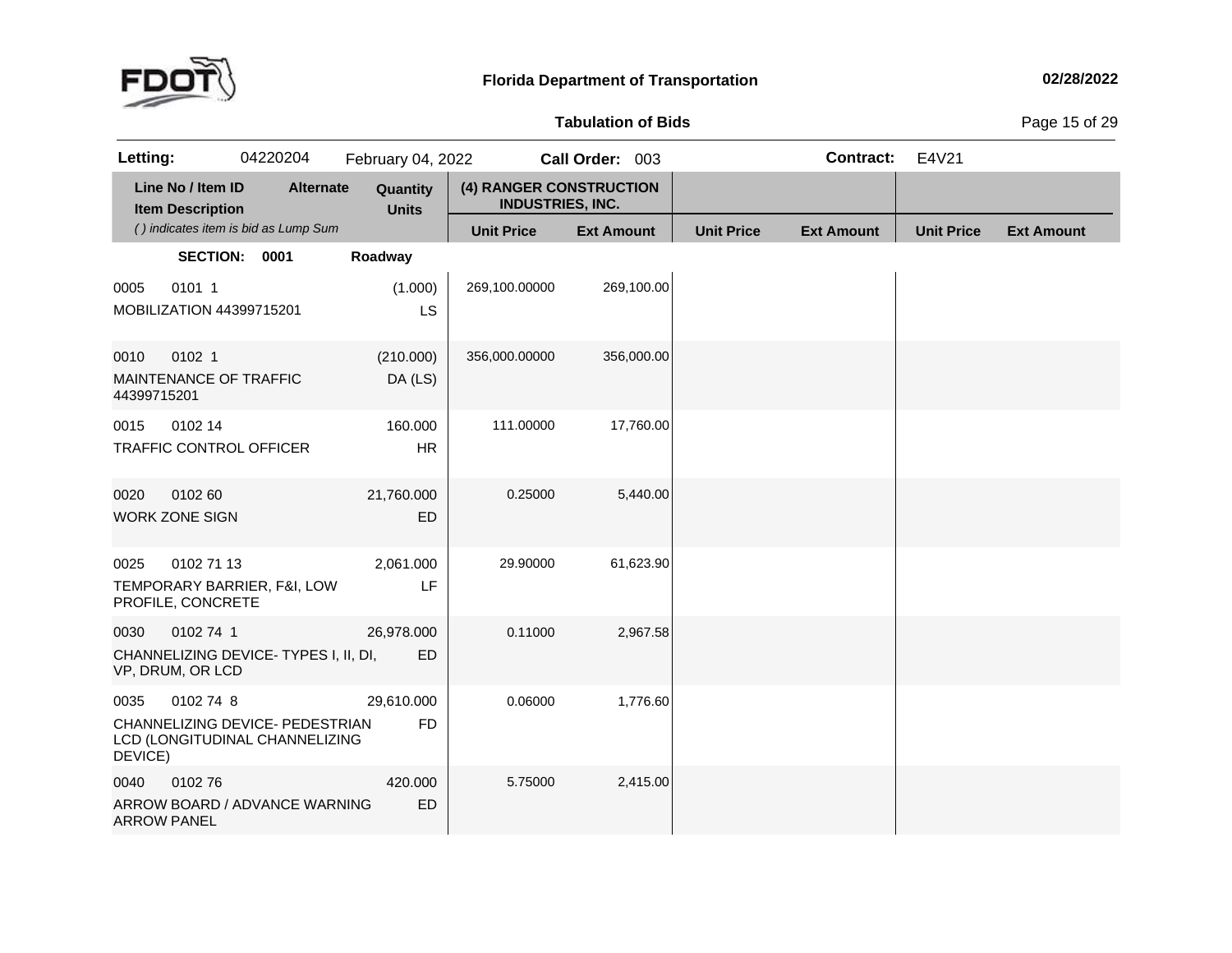

# **Tabulation**

**of Bids** Page <sup>16</sup> of <sup>29</sup>

| Letting:              |                                              | 04220204                                                     | February 04, 2022        |                                                    | Call Order: 003   |                   | <b>Contract:</b>  | E4V21             |                   |
|-----------------------|----------------------------------------------|--------------------------------------------------------------|--------------------------|----------------------------------------------------|-------------------|-------------------|-------------------|-------------------|-------------------|
|                       | Line No / Item ID<br><b>Item Description</b> | <b>Alternate</b>                                             | Quantity<br><b>Units</b> | (4) RANGER CONSTRUCTION<br><b>INDUSTRIES, INC.</b> |                   |                   |                   |                   |                   |
|                       |                                              | () indicates item is bid as Lump Sum                         |                          | <b>Unit Price</b>                                  | <b>Ext Amount</b> | <b>Unit Price</b> | <b>Ext Amount</b> | <b>Unit Price</b> | <b>Ext Amount</b> |
|                       | SECTION: 0001                                |                                                              | Roadway                  |                                                    |                   |                   |                   |                   |                   |
| 0045                  | 0102 99<br>SIGN, TEMPORARY                   | PORTABLE CHANGEABLE MESSAGE                                  | 448.000<br>ED            | 10.35000                                           | 4,636.80          |                   |                   |                   |                   |
| 0050                  | 0102104                                      | TEMPORARY SIGNALIZATION AND<br>MAINTENANCE, INTERSECTION     | 420.000<br>ED            | 1.15000                                            | 483.00            |                   |                   |                   |                   |
| 0055                  | 0102107 1                                    | TEMPORARY TRAFFIC DETECTION<br>AND MAINTENANCE, INTERSECTION | 420.000<br>ED            | 1.15000                                            | 483.00            |                   |                   |                   |                   |
| 0060                  | 0102115<br><b>TYPE III BARRICADE</b>         |                                                              | 1,492.000<br><b>ED</b>   | 0.32000                                            | 477.44            |                   |                   |                   |                   |
| 0065                  | 0104 10 3<br><b>SEDIMENT BARRIER</b>         |                                                              | 12,058.000<br>LF         | 1.60000                                            | 19,292.80         |                   |                   |                   |                   |
| 0070                  | 0104 18<br><b>INLET PROTECTION SYSTEM</b>    |                                                              | 82.000<br>EA             | 86.20000                                           | 7,068.40          |                   |                   |                   |                   |
| 0075                  | 0107 1<br>LITTER REMOVAL                     |                                                              | 71.920<br>AC             | 117.90000                                          | 8,479.37          |                   |                   |                   |                   |
| 0080<br><b>MOWING</b> | 0107 2                                       |                                                              | 52.810<br>AC             | 148.30000                                          | 7,831.72          |                   |                   |                   |                   |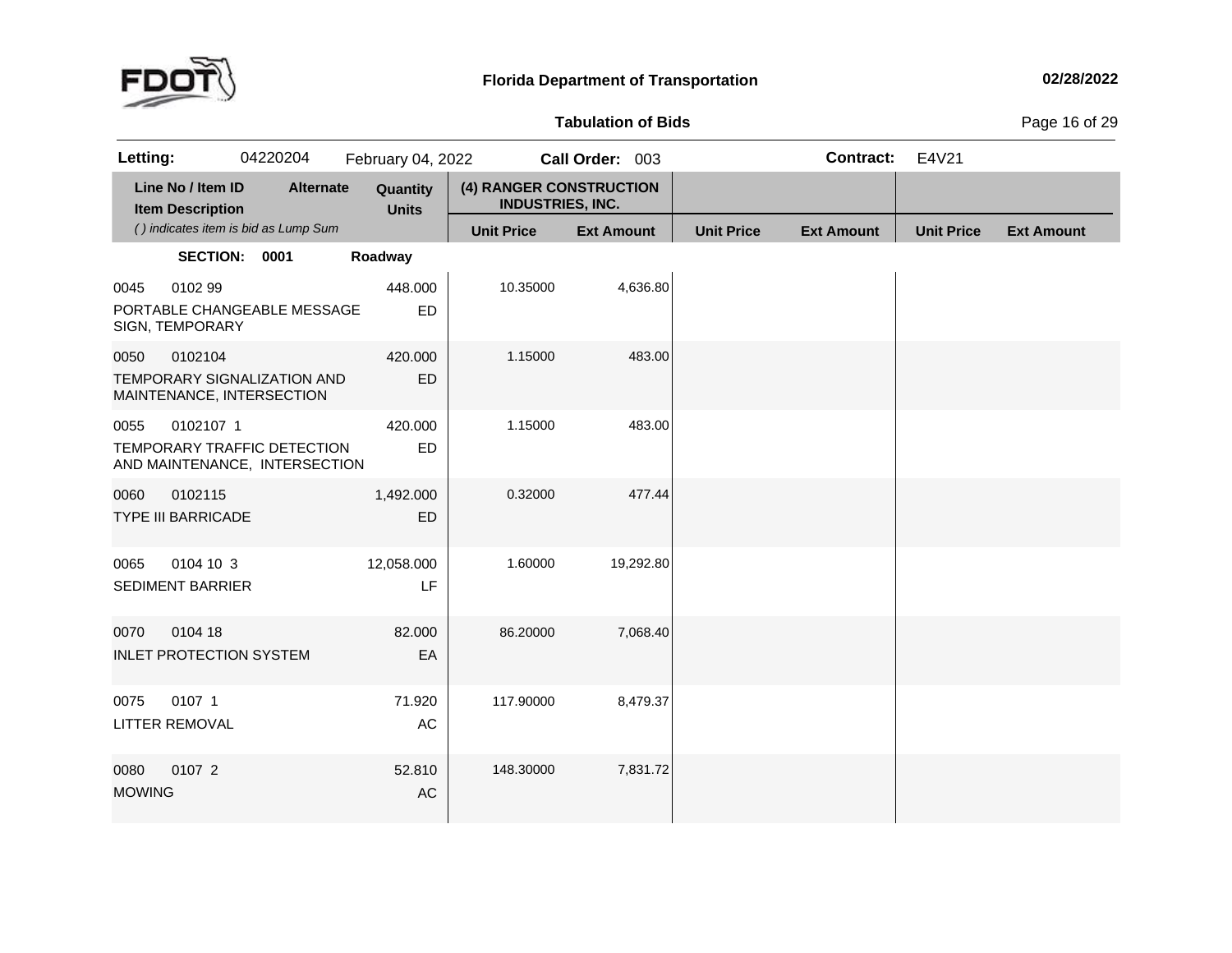

# **Tabulation**

**of Bids** Page <sup>17</sup> of <sup>29</sup>

| Letting:                                      | 04220204                                                                | February 04, 2022        |                                                    | Call Order: 003   |                   | <b>Contract:</b>  | E4V21             |                   |
|-----------------------------------------------|-------------------------------------------------------------------------|--------------------------|----------------------------------------------------|-------------------|-------------------|-------------------|-------------------|-------------------|
| Line No / Item ID<br><b>Item Description</b>  | <b>Alternate</b>                                                        | Quantity<br><b>Units</b> | (4) RANGER CONSTRUCTION<br><b>INDUSTRIES, INC.</b> |                   |                   |                   |                   |                   |
|                                               | () indicates item is bid as Lump Sum                                    |                          | <b>Unit Price</b>                                  | <b>Ext Amount</b> | <b>Unit Price</b> | <b>Ext Amount</b> | <b>Unit Price</b> | <b>Ext Amount</b> |
|                                               | SECTION: 0001                                                           | Roadway                  |                                                    |                   |                   |                   |                   |                   |
| 0108 1<br>0085<br>MONITORING 44399715201      | MONITOR EXISTING STRUCTURES-<br>INSPECTION AND SETTLEMENT               | (1.000)<br>LS            | 9,200.00000                                        | 9,200.00          |                   |                   |                   |                   |
| 0108 2<br>0090                                | <b>MONITOR EXISTING STRUCTURES-</b><br>VIBRATION MONITORING 44399715201 | (1.000)<br>LS            | 6,900.00000                                        | 6,900.00          |                   |                   |                   |                   |
| 0110 1 1<br>0095                              | CLEARING & GRUBBING 44399715201                                         | (0.100)<br>AC (LS)       | 8,180.00000                                        | 8,180.00          |                   |                   |                   |                   |
| 0110 4 10<br>0100                             | REMOVAL OF EXISTING CONCRETE                                            | 1,339.000<br>SY          | 15.90000                                           | 21,290.10         |                   |                   |                   |                   |
| 0110 21<br>0105                               | TREE PROTECTION BARRIER                                                 | 50.000<br>LF             | 28.75000                                           | 1,437.50          |                   |                   |                   |                   |
| 012071<br>0110<br>REGULAR EXCAVATION (3-R     | PROJECTS ONLY) 44399715201                                              | (1.000)<br>LS            | 6,160.00000                                        | 6,160.00          |                   |                   |                   |                   |
| 0285709<br>0115                               | OPTIONAL BASE, BASE GROUP 09                                            | 71.000<br>SY             | 240.00000                                          | 17,040.00         |                   |                   |                   |                   |
| 0327 70 8<br>0120<br>MILLING EXISTING ASPHALT | PAVEMENT, 2 1/2" AVG DEPTH                                              | 47,902.000<br>SY         | 4.48000                                            | 214,600.96        |                   |                   |                   |                   |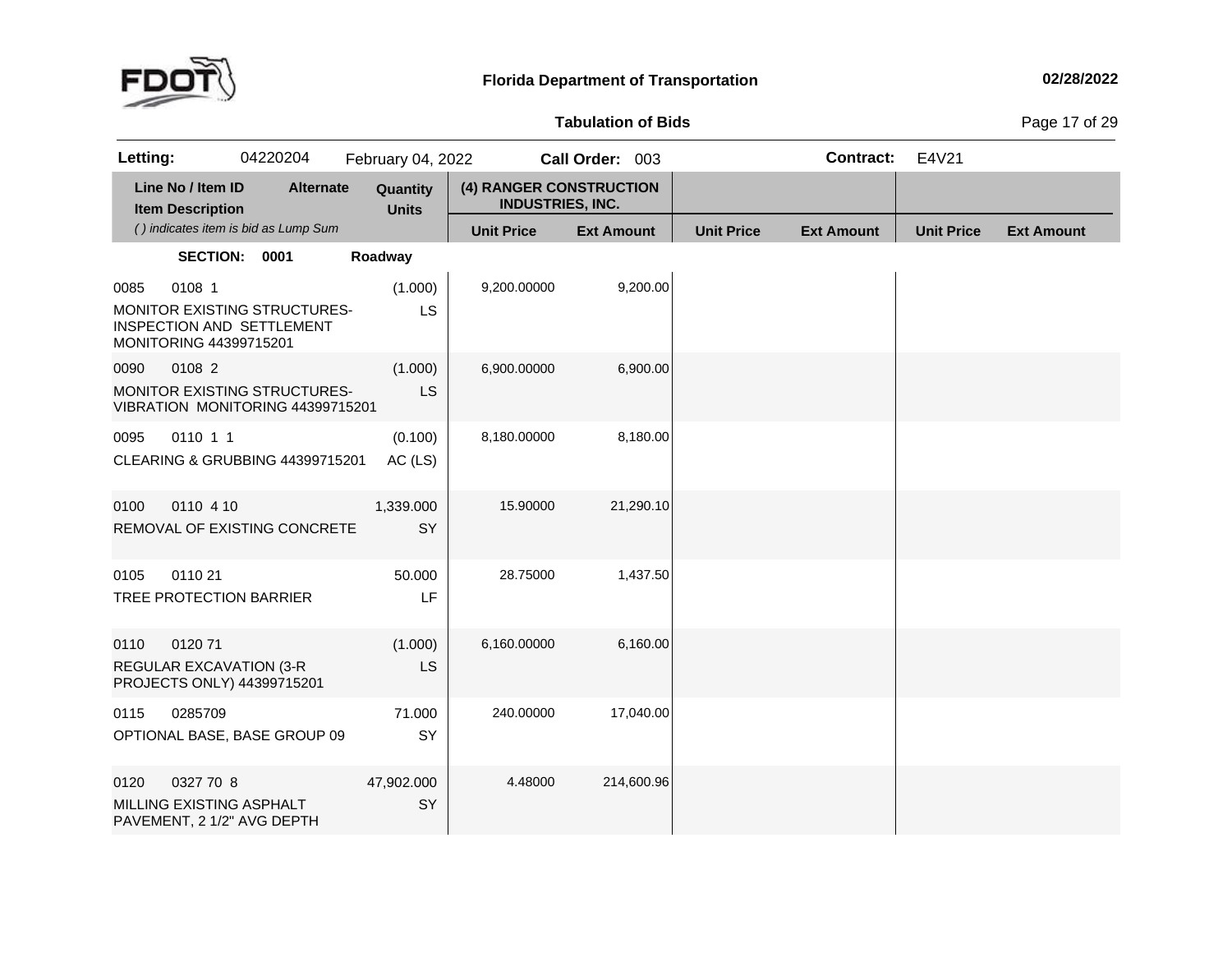

# **Tabulation**

**of Bids** Page <sup>18</sup> of <sup>29</sup>

| Letting:               |                                                               | 04220204                                                         | February 04, 2022        |                                                    | Call Order: 003   |                   | <b>Contract:</b>  | E4V21             |                   |
|------------------------|---------------------------------------------------------------|------------------------------------------------------------------|--------------------------|----------------------------------------------------|-------------------|-------------------|-------------------|-------------------|-------------------|
|                        | Line No / Item ID<br><b>Item Description</b>                  | <b>Alternate</b>                                                 | Quantity<br><b>Units</b> | (4) RANGER CONSTRUCTION<br><b>INDUSTRIES, INC.</b> |                   |                   |                   |                   |                   |
|                        |                                                               | () indicates item is bid as Lump Sum                             |                          | <b>Unit Price</b>                                  | <b>Ext Amount</b> | <b>Unit Price</b> | <b>Ext Amount</b> | <b>Unit Price</b> | <b>Ext Amount</b> |
|                        | SECTION: 0001                                                 |                                                                  | Roadway                  |                                                    |                   |                   |                   |                   |                   |
| 0125                   | 0334 153<br>TRAFFIC C, PG76-22                                | SUPERPAVE ASPHALTIC CONCRETE,                                    | 3,304.900<br>TN          | 170.25000                                          | 562,659.23        |                   |                   |                   |                   |
| 0130                   | 0337 782                                                      | ASPHALT CONCRETE FRICTION<br>COURSE, TRAFFIC C, FC-9.5, PG 76-22 | 3,298.100<br><b>TN</b>   | 176.30000                                          | 581,455.03        |                   |                   |                   |                   |
| 0135                   | 0339 1                                                        | MISCELLANEOUS ASPHALT PAVEMENT                                   | 23.800<br><b>TN</b>      | 341.00000                                          | 8,115.80          |                   |                   |                   |                   |
| 0140                   | 0425 5<br>MANHOLE, ADJUST                                     |                                                                  | 22.000<br>EA             | 574.50000                                          | 12,639.00         |                   |                   |                   |                   |
| 0145                   | 0515 2311<br>ALUMINUM ONLY, 42" TYPE 1                        | PEDESTRIAN/ BICYCLE RAILING,                                     | 68.000<br>LF             | 149.80000                                          | 10,186.40         |                   |                   |                   |                   |
| 0150<br>443997-1-52-01 | 0515 4101                                                     | BULLET RAIL, TRIPLE RAIL, PROJECT                                | 158.000<br>LF            | 111.30000                                          | 17,585.40         |                   |                   |                   |                   |
| 0155                   | 0520 1 10                                                     | CONCRETE CURB & GUTTER, TYPE F                                   | 1,305.000<br>LF          | 45.20000                                           | 58,986.00         |                   |                   |                   |                   |
| 0160                   | 0522 1<br><b>CONCRETE SIDEWALK AND</b><br>DRIVEWAYS, 4" THICK |                                                                  | 436.000<br>SY            | 94.30000                                           | 41,114.80         |                   |                   |                   |                   |
| 0165                   | 0522 2<br>CONCRETE SIDEWALK AND<br>DRIVEWAYS, 6" THICK        |                                                                  | 614.000<br>SY            | 70.50000                                           | 43,287.00         |                   |                   |                   |                   |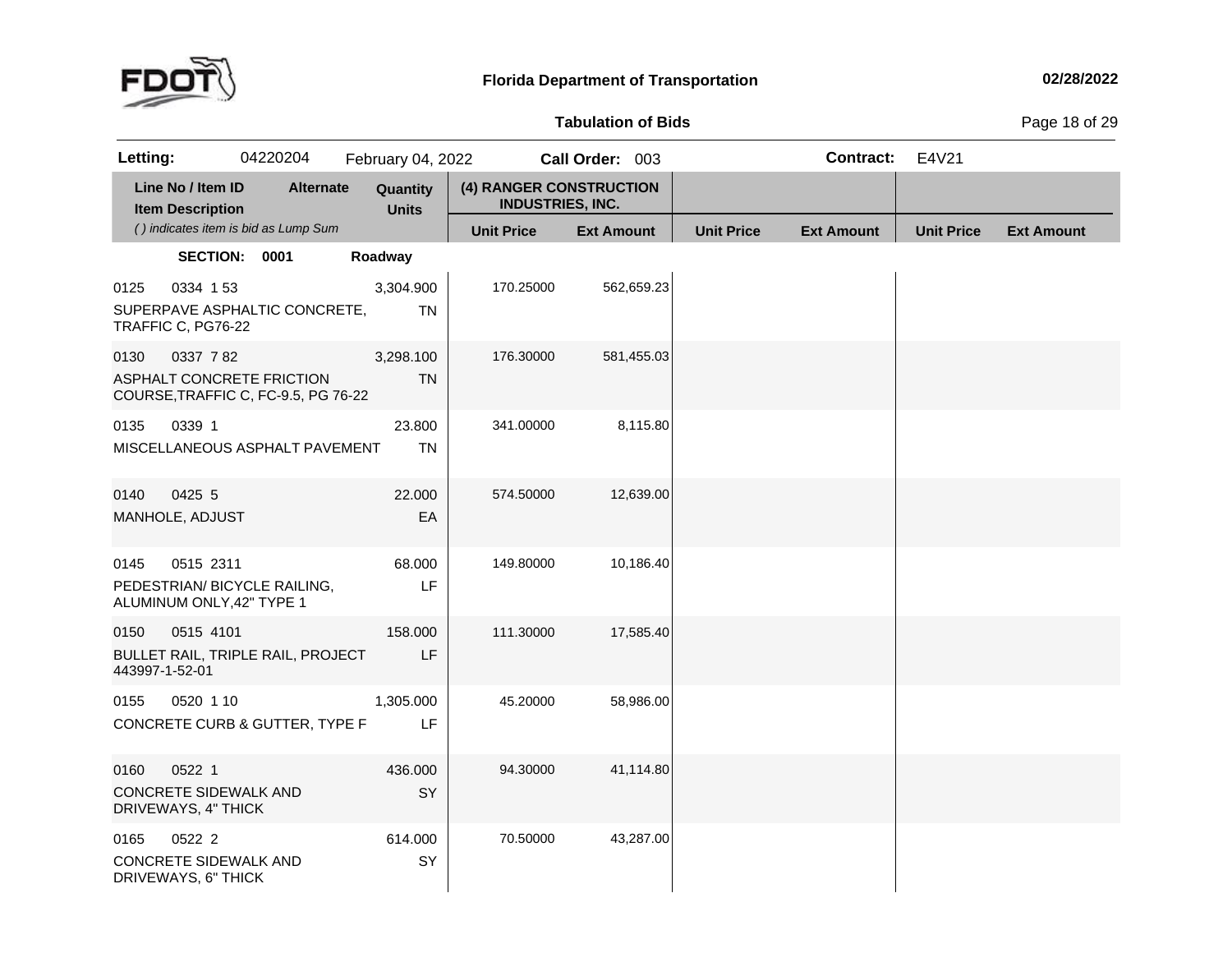

**Tabulation**

**of Bids** Page <sup>19</sup> of <sup>29</sup>

| Letting:              |                                              | 04220204                                                                    | February 04, 2022        |                                                    | Call Order: 003   |                   | <b>Contract:</b>  | E4V21             |                   |
|-----------------------|----------------------------------------------|-----------------------------------------------------------------------------|--------------------------|----------------------------------------------------|-------------------|-------------------|-------------------|-------------------|-------------------|
|                       | Line No / Item ID<br><b>Item Description</b> | <b>Alternate</b>                                                            | Quantity<br><b>Units</b> | (4) RANGER CONSTRUCTION<br><b>INDUSTRIES, INC.</b> |                   |                   |                   |                   |                   |
|                       |                                              | () indicates item is bid as Lump Sum                                        |                          | <b>Unit Price</b>                                  | <b>Ext Amount</b> | <b>Unit Price</b> | <b>Ext Amount</b> | <b>Unit Price</b> | <b>Ext Amount</b> |
|                       | SECTION: 0001                                |                                                                             | Roadway                  |                                                    |                   |                   |                   |                   |                   |
| 0170                  | 0527 2<br>DETECTABLE WARNINGS                |                                                                             | 662.000<br><b>SF</b>     | 33.05000                                           | 21,879.10         |                   |                   |                   |                   |
| 0175                  | 0536 1 1                                     | GUARDRAIL - ROADWAY, GENERAL TL-3                                           | 549.000<br>LF            | 34.35000                                           | 18,858.15         |                   |                   |                   |                   |
| 0180                  | 0536 8122<br>002, APPROACH TL-3              | <b>GUARDRAIL TRANSITION CONNECTION</b><br>TO RIGID BARRIER, F&I- INDEX 536- | 4.000<br>EA              | 3,920.00000                                        | 15,680.00         |                   |                   |                   |                   |
| 0185<br>002, TRAILING | 0536 8123                                    | <b>GUARDRAIL TRANSITION CONNECTION</b><br>TO RIGID BARRIER, F&I- INDEX 536- | 4.000<br>EA              | 1,710.00000                                        | 6,840.00          |                   |                   |                   |                   |
| 0190                  | 053673<br><b>GUARDRAIL REMOVAL</b>           |                                                                             | 622.000<br>LF            | 2.40000                                            | 1,492.80          |                   |                   |                   |                   |
| 0195                  | 0536 85 20<br><b>TRAILING ANCHORAGE</b>      | <b>GUARDRAIL END TREATMENT-</b>                                             | 4.000<br>EA              | 1,800.00000                                        | 7,200.00          |                   |                   |                   |                   |
| 0200                  | 0536 85 24                                   | <b>GUARDRAIL END TREATMENT-</b><br>PARALLEL APPROACH TERMINAL               | 4.000<br>EA              | 3,510.00000                                        | 14,040.00         |                   |                   |                   |                   |
| 0205                  | 0570 1 2<br>PERFORMANCE TURF, SOD            |                                                                             | 219.000<br>SY            | 7.30000                                            | 1,598.70          |                   |                   |                   |                   |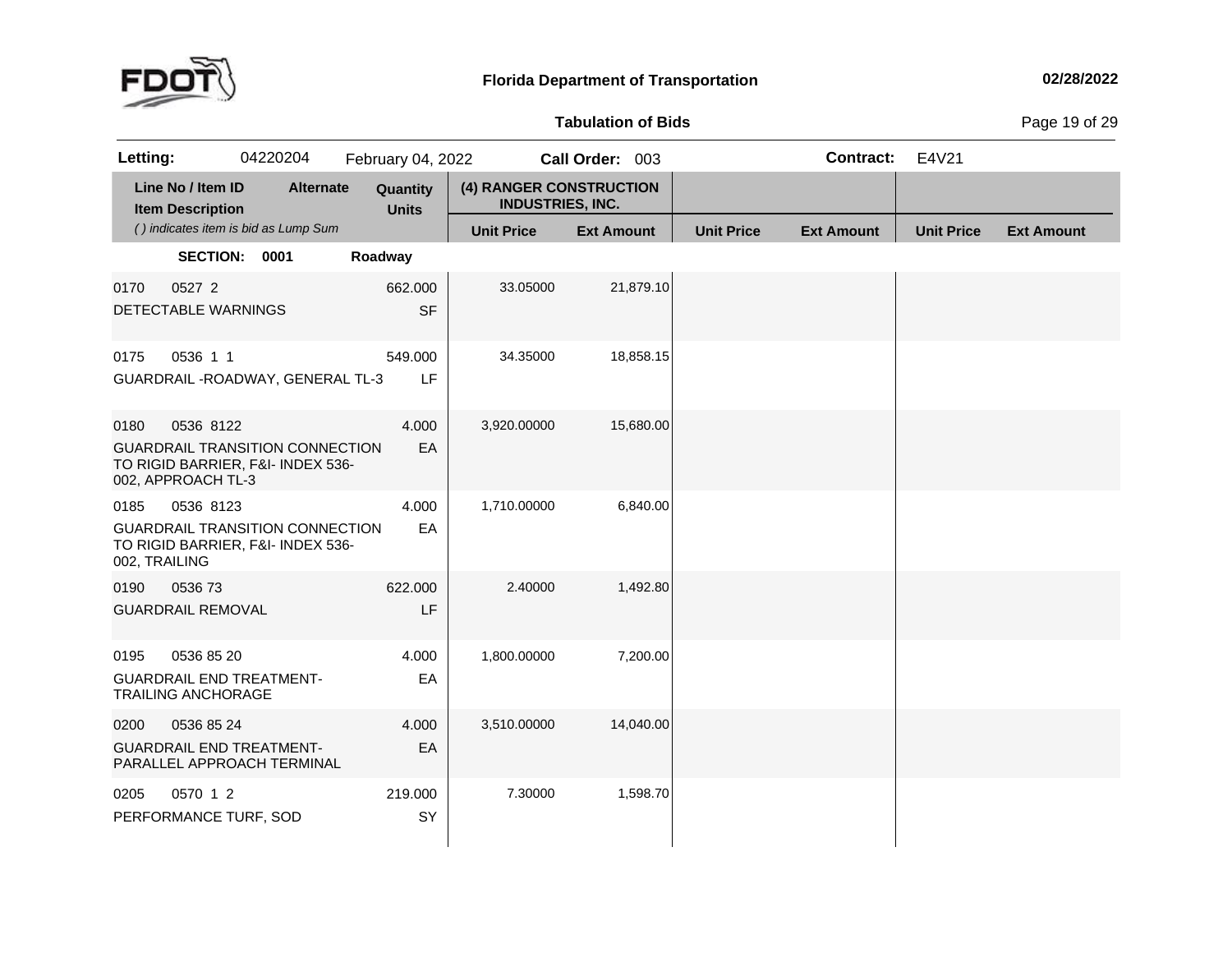

**Tabulation**

**of Bids** Page <sup>20</sup> of <sup>29</sup>

| Letting:                           |                   | 04220204                                                                                       |         | February 04, 2022        |                                                    | Call Order: 003   |           |                   | <b>Contract:</b>  | E4V21             |                   |
|------------------------------------|-------------------|------------------------------------------------------------------------------------------------|---------|--------------------------|----------------------------------------------------|-------------------|-----------|-------------------|-------------------|-------------------|-------------------|
| <b>Item Description</b>            | Line No / Item ID | <b>Alternate</b>                                                                               |         | Quantity<br><b>Units</b> | (4) RANGER CONSTRUCTION<br><b>INDUSTRIES, INC.</b> |                   |           |                   |                   |                   |                   |
|                                    |                   | () indicates item is bid as Lump Sum                                                           |         |                          | <b>Unit Price</b>                                  | <b>Ext Amount</b> |           | <b>Unit Price</b> | <b>Ext Amount</b> | <b>Unit Price</b> | <b>Ext Amount</b> |
|                                    | SECTION: 0001     |                                                                                                | Roadway |                          |                                                    |                   |           |                   |                   |                   |                   |
| 0210                               | 0570 1 3          | PERFORMANCE TURF, SOD AND SOIL-<br>SHOULDER TREATMENT INDEX 570-010                            |         | 7,307.000<br>SY          | 5.75000                                            |                   | 42,015.25 |                   |                   |                   |                   |
| 0215<br>REMOVE EXISTING CABINET    | 0695 7600         | TRAFFIC MONITORING SITE CABINET,                                                               |         | 2.000<br>EA              | 563.00000                                          |                   | 1,126.00  |                   |                   |                   |                   |
| 0220                               | 0706 1 3          | RAISED PAVEMENT MARKER, TYPE B                                                                 |         | 584.000<br>EA            | 4.30000                                            |                   | 2,511.20  |                   |                   |                   |                   |
| 0225<br>STANDARD, WHITE, SOLID, 6" | 0710 11101        | PAINTED PAVEMENT MARKINGS,                                                                     |         | 3.633<br><b>GM</b>       | 1,150.00000                                        |                   | 4,177.95  |                   |                   |                   |                   |
| 0230                               | 0710 11123        | PAINTED PAVEMENT MARKINGS,<br>STANDARD, WHITE, SOLID FOR<br>CROSSWALK AND ROUNDABOUT, 12"      |         | 2,341.000<br>LF.         | 0.70000                                            |                   | 1,638.70  |                   |                   |                   |                   |
| 0235<br>LINE OR CROSSWALK, 24"     | 0710 11125        | PAINTED PAVEMENT MARKINGS,<br>STANDARD, WHITE, SOLID FOR STOP                                  |         | 601.000<br>LF.           | 1.40000                                            |                   | 841.40    |                   |                   |                   |                   |
| 0240<br>SKIP, 6" WIDE              | 0710 11131        | PAINTED PAVEMENT MARKINGS,<br>STANDARD, WHITE, SKIP, 10-30 OR 3-9                              |         | 2.263<br><b>GM</b>       | 292.70000                                          |                   | 662.38    |                   |                   |                   |                   |
| 0245<br>6"                         | 0710 11141        | PAINTED PAVEMENT MARKINGS,<br>STANDARD, WHITE, 2-4 DOTTED<br>GUIDELINE/ 6-10 DOTTED EXTENSION, |         | 0.943<br><b>GM</b>       | 292.20000                                          |                   | 275.54    |                   |                   |                   |                   |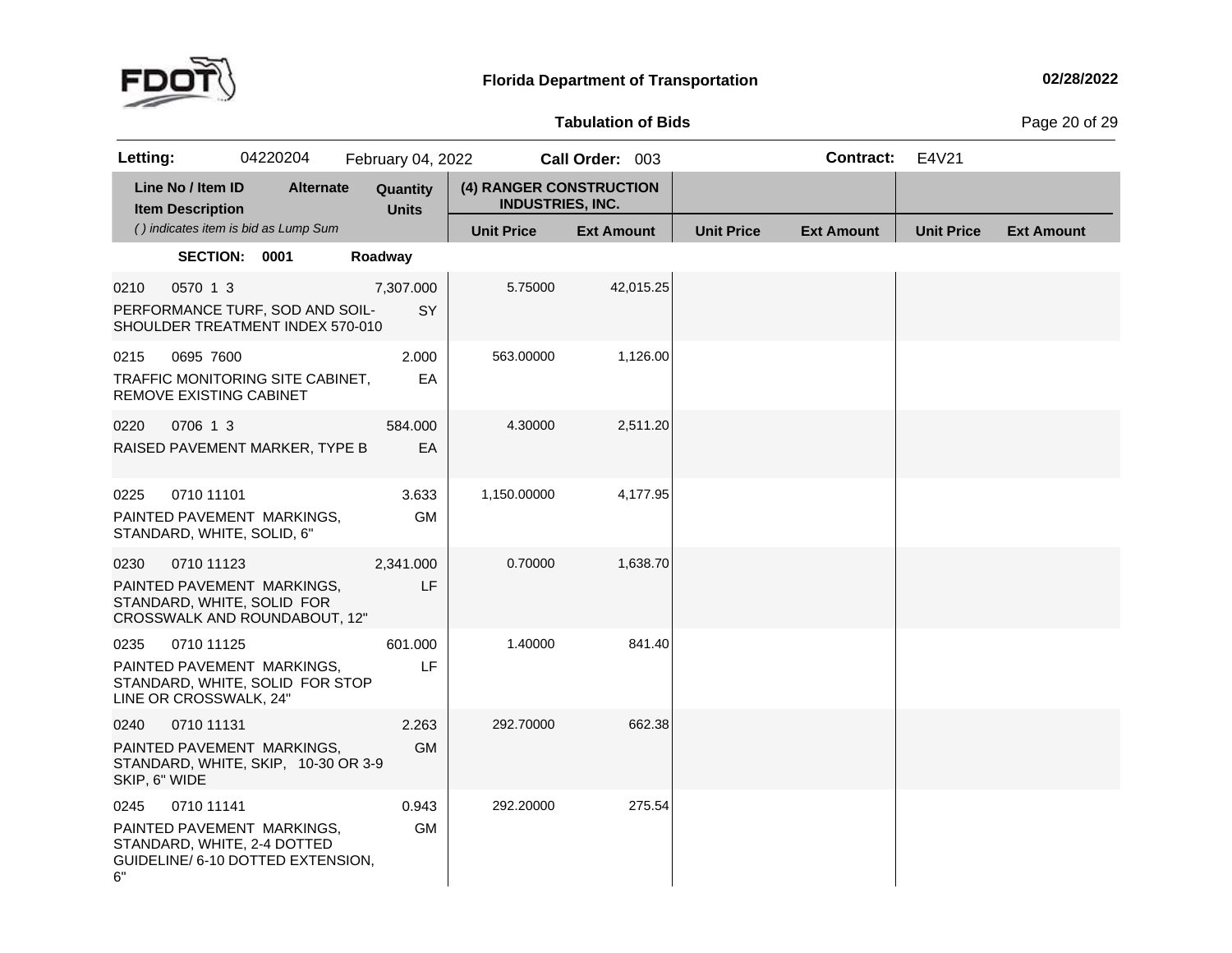

**Tabulation**

**of Bids** Page <sup>21</sup> of <sup>29</sup>

| Letting:                                                                                                     | 04220204                             |                  | February 04, 2022            |                                                    | Call Order: 003   |                   | <b>Contract:</b>  | E4V21             |                   |
|--------------------------------------------------------------------------------------------------------------|--------------------------------------|------------------|------------------------------|----------------------------------------------------|-------------------|-------------------|-------------------|-------------------|-------------------|
| Line No / Item ID<br><b>Item Description</b>                                                                 |                                      | <b>Alternate</b> | Quantity<br><b>Units</b>     | (4) RANGER CONSTRUCTION<br><b>INDUSTRIES, INC.</b> |                   |                   |                   |                   |                   |
|                                                                                                              | () indicates item is bid as Lump Sum |                  |                              | <b>Unit Price</b>                                  | <b>Ext Amount</b> | <b>Unit Price</b> | <b>Ext Amount</b> | <b>Unit Price</b> | <b>Ext Amount</b> |
|                                                                                                              | <b>SECTION:</b><br>0001              |                  | Roadway                      |                                                    |                   |                   |                   |                   |                   |
| 0250<br>PAINTED PAVEMENT MARKINGS,<br>STANDARD, WHITE, MESSAGE OR<br><b>SYMBOL</b>                           | 0710 11160                           |                  | 28.000<br>EA                 | 74.70000                                           | 2,091.60          |                   |                   |                   |                   |
| 0255<br>PAINTED PAVEMENT MARKINGS,<br>STANDARD, WHITE, ARROWS                                                | 0710 11170                           |                  | 46.000<br>EA                 | 28.75000                                           | 1,322.50          |                   |                   |                   |                   |
| 0260<br>PAINTED PAVEMENT MARKINGS,<br>STANDARD, YELLOW, SOLID, 6"                                            | 0710 11201                           |                  | 4.602<br><b>GM</b>           | 1,150.00000                                        | 5,292.30          |                   |                   |                   |                   |
| 0265<br>PAINTED PAVEMENT MARKINGS,<br>STANDARD, YELLOW, SOLID FOR<br>DIAGONAL OR CHEVRON, 18"                | 0710 11224                           |                  | 337.000<br>LF                | 1.05000                                            | 353.85            |                   |                   |                   |                   |
| 0270<br>PAINTED PAVEMENT MARKINGS,<br>STANDARD, YELLOW, 2-4 DOTTED<br>GUIDELINE/6-10 DOTTED EXTENSION,<br>6" | 0710 11241                           |                  | 0.056<br><b>GM</b>           | 261.80000                                          | 14.66             |                   |                   |                   |                   |
| 0999 16<br>0275<br>PARTNERING, DO NOT BID<br>44399715201                                                     |                                      |                  | (1.000)<br>LS                | 6,000.00000                                        | 6,000.00          |                   |                   |                   |                   |
| 0999 25<br>0280<br>INITIAL CONTINGENCY AMOUNT, DO<br>NOT BID 44399715201                                     |                                      |                  | (1.000)<br>LS                | 50,000.00000                                       | 50,000.00         |                   |                   |                   |                   |
|                                                                                                              |                                      |                  | 0001 Roadway Section Totals: |                                                    | \$2,592,584.91    |                   |                   |                   |                   |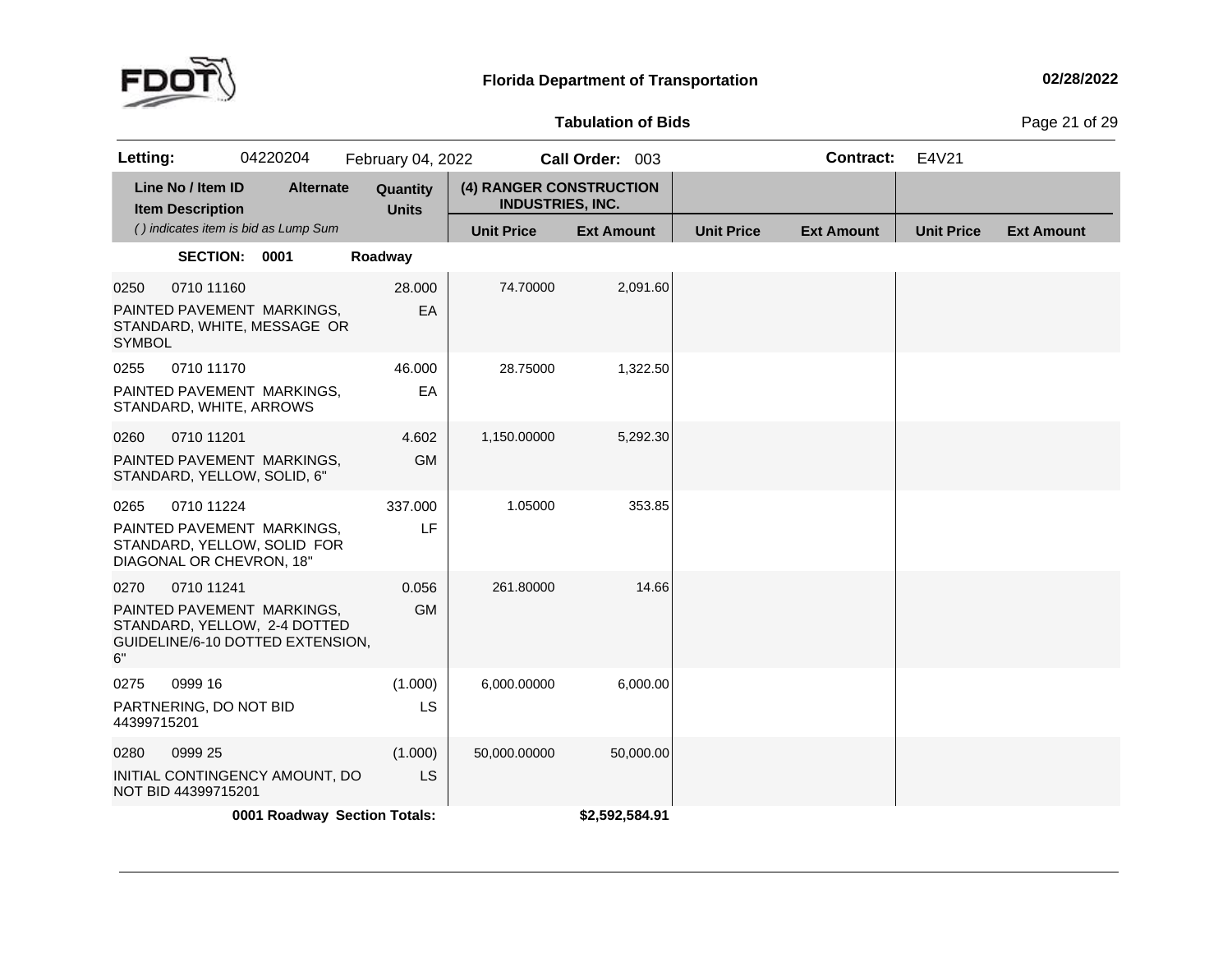

# **Tabulation**

**of Bids** Page <sup>22</sup> of <sup>29</sup>

| Letting:              |                                              | 04220204                             | February 04, 2022        |                                                    | Call Order: 003   |                   | <b>Contract:</b>  | E4V21             |                   |
|-----------------------|----------------------------------------------|--------------------------------------|--------------------------|----------------------------------------------------|-------------------|-------------------|-------------------|-------------------|-------------------|
|                       | Line No / Item ID<br><b>Item Description</b> | <b>Alternate</b>                     | Quantity<br><b>Units</b> | (4) RANGER CONSTRUCTION<br><b>INDUSTRIES, INC.</b> |                   |                   |                   |                   |                   |
|                       |                                              | () indicates item is bid as Lump Sum |                          | <b>Unit Price</b>                                  | <b>Ext Amount</b> | <b>Unit Price</b> | <b>Ext Amount</b> | <b>Unit Price</b> | <b>Ext Amount</b> |
|                       | SECTION: 0002                                |                                      | <b>Signing</b>           |                                                    |                   |                   |                   |                   |                   |
| 0285                  | 0700 1 11<br>MOUNT, UP TO 12 SF              | SINGLE POST SIGN, F&I GROUND         | 55.000<br>AS             | 454.00000                                          | 24,970.00         |                   |                   |                   |                   |
| 0290                  | 0700 1 12<br><b>MOUNT, 12-20 SF</b>          | SINGLE POST SIGN, F&I GROUND         | 18.000<br>AS             | 703.50000                                          | 12,663.00         |                   |                   |                   |                   |
| 0295                  | 0700 1 13<br><b>MOUNT, 21-30 SF</b>          | SINGLE POST SIGN, F&I GROUND         | 15.000<br>AS             | 1,060.00000                                        | 15,900.00         |                   |                   |                   |                   |
| 0300<br>MOUNT, 31+ SF | 0700 1 14                                    | SINGLE POST SIGN, F&I GROUND         | 1.000<br>AS              | 1,120.00000                                        | 1,120.00          |                   |                   |                   |                   |
| 0305                  | 0700 160                                     | SINGLE POST SIGN, REMOVE             | 45.000<br>AS             | 28.75000                                           | 1,293.75          |                   |                   |                   |                   |
| 0310                  | 0700 2 13<br>MOUNT, 21-30 SF                 | MULTI- POST SIGN, F&I GROUND         | 1.000<br>AS              | 4,600.00000                                        | 4,600.00          |                   |                   |                   |                   |
| 0315                  | 0700 2 14<br>MOUNT, 31-50 SF                 | MULTI- POST SIGN, F&I GROUND         | 3.000<br>AS              | 5,170.00000                                        | 15,510.00         |                   |                   |                   |                   |
| 0320                  | 0700 260<br>MULTI- POST SIGN, REMOVE         |                                      | 4.000<br>AS              | 919.50000                                          | 3,678.00          |                   |                   |                   |                   |
| 0325<br>YELLOW POST   | 0704 1 2                                     | TUBULAR MARKER, DURABLE, 36"         | 8.000<br>EA              | 51.70000                                           | 413.60            |                   |                   |                   |                   |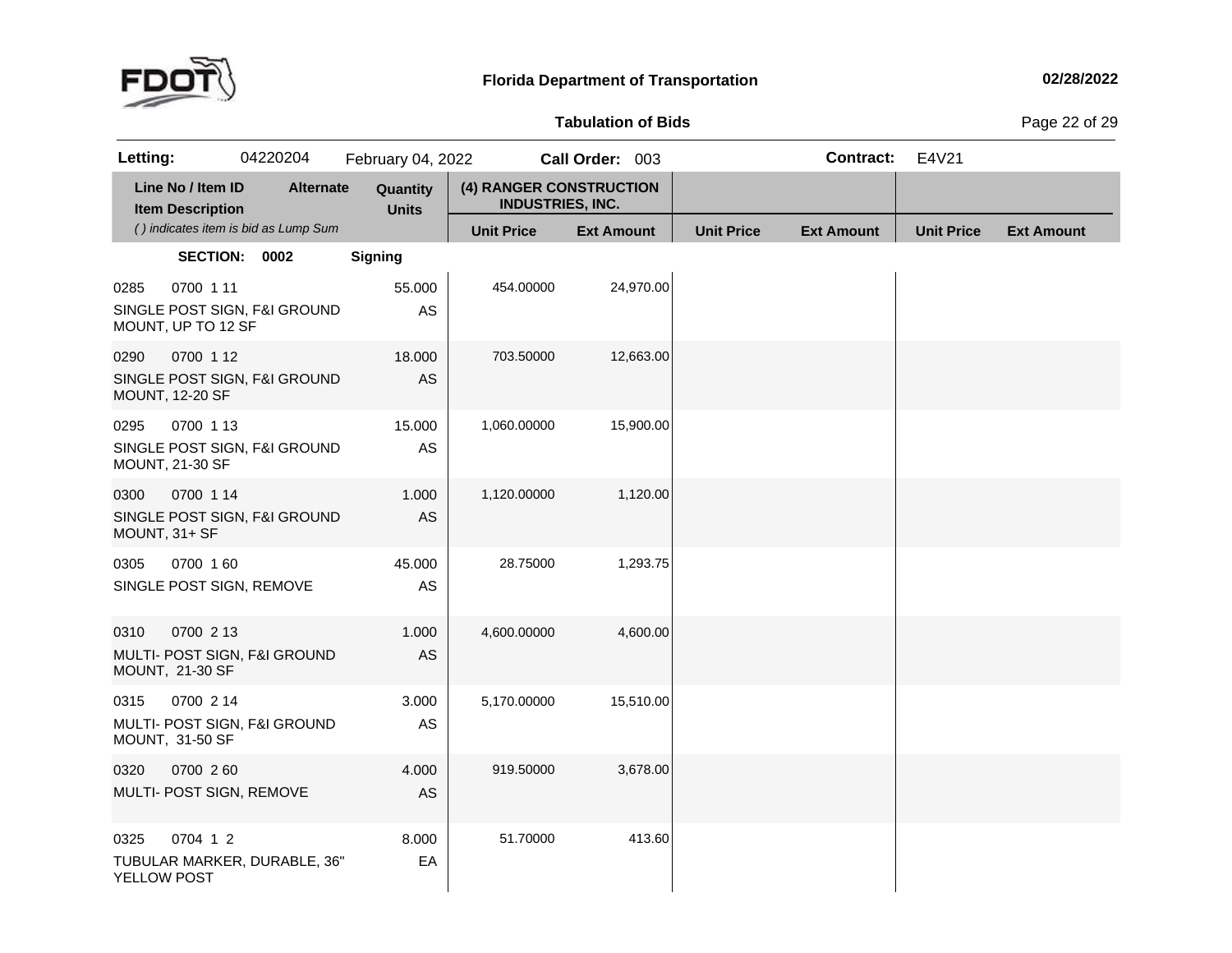

**Tabulation**

**of Bids** Page <sup>23</sup> of <sup>29</sup>

| Letting:                    |                                              | 04220204                                                         |                | February 04, 2022        |                                                    | Call Order: 003   |           |                   | <b>Contract:</b>  | E4V21             |                   |
|-----------------------------|----------------------------------------------|------------------------------------------------------------------|----------------|--------------------------|----------------------------------------------------|-------------------|-----------|-------------------|-------------------|-------------------|-------------------|
|                             | Line No / Item ID<br><b>Item Description</b> | <b>Alternate</b>                                                 |                | Quantity<br><b>Units</b> | (4) RANGER CONSTRUCTION<br><b>INDUSTRIES, INC.</b> |                   |           |                   |                   |                   |                   |
|                             |                                              | () indicates item is bid as Lump Sum                             |                |                          | <b>Unit Price</b>                                  | <b>Ext Amount</b> |           | <b>Unit Price</b> | <b>Ext Amount</b> | <b>Unit Price</b> | <b>Ext Amount</b> |
|                             | SECTION: 0002                                |                                                                  | <b>Signing</b> |                          |                                                    |                   |           |                   |                   |                   |                   |
| 0330                        | 0705 10 1<br><b>OBJECT MARKER, TYPE 1</b>    |                                                                  |                | 6.000<br>EA              | 224.10000                                          |                   | 1,344.60  |                   |                   |                   |                   |
| 0335                        | 0705 10 3<br><b>OBJECT MARKER, TYPE 3</b>    |                                                                  |                | 4.000<br>EA              | 224.10000                                          |                   | 896.40    |                   |                   |                   |                   |
| 0340                        | 0706 1 3                                     | RAISED PAVEMENT MARKER, TYPE B                                   |                | 1,439.000<br>EA          | 4.60000                                            |                   | 6,619.40  |                   |                   |                   |                   |
| 0345                        | 0710 11290                                   | PAINTED PAVEMENT MARKINGS,<br>STANDARD, YELLOW, ISLAND NOSE      |                | 167.000<br><b>SF</b>     | 3.45000                                            |                   | 576.15    |                   |                   |                   |                   |
| 0350                        | 0710 90<br>SURFACE 44399715201               | PAINTED PAVEMENT MARKINGS, FINAL                                 |                | (1.000)<br>LS            | 12,800.00000                                       |                   | 12,800.00 |                   |                   |                   |                   |
| 0355<br><b>URBAN ISLAND</b> | 0711 11102                                   | THERMOPLASTIC, STANDARD, WHITE,<br>SOLID, 8" FOR INTERCHANGE AND |                | 0.102<br><b>GM</b>       | 5,060.00000                                        |                   | 516.12    |                   |                   |                   |                   |
| 0360<br><b>ROUNDABOUT</b>   | 0711 11123                                   | THERMOPLASTIC, STANDARD, WHITE,<br>SOLID, 12" FOR CROSSWALK AND  |                | 2,290.000<br>LF          | 1.25000                                            |                   | 2,862.50  |                   |                   |                   |                   |
| 0365<br><b>CROSSWALK</b>    | 0711 11125                                   | THERMOPLASTIC, STANDARD, WHITE,<br>SOLID, 24" FOR STOP LINE AND  |                | 554.000<br>LF            | 3.45000                                            |                   | 1,911.30  |                   |                   |                   |                   |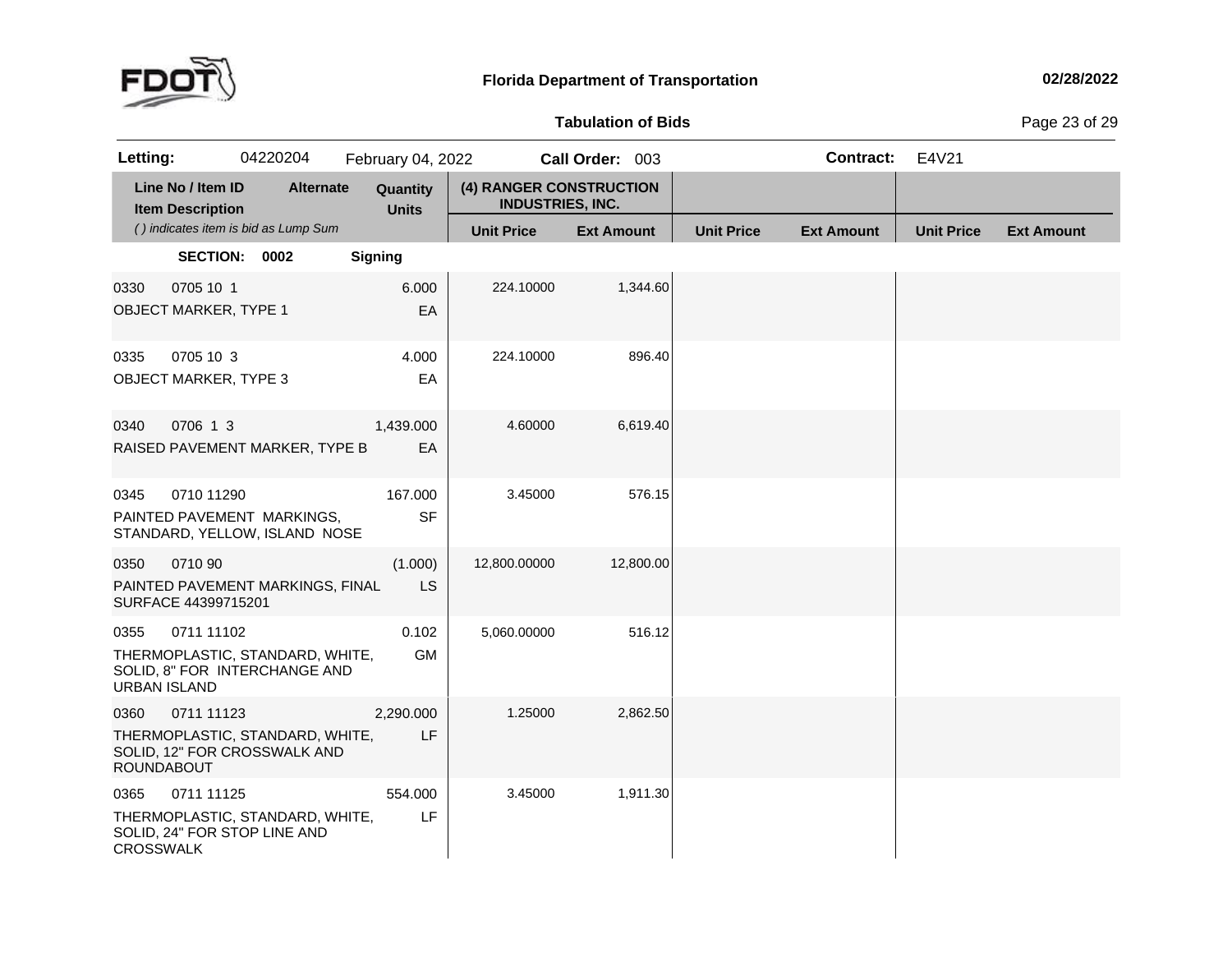

# **Tabulation**

**of Bids** Page <sup>24</sup> of <sup>29</sup>

| Letting:                                                      |                                              | 04220204                                                          |                | February 04, 2022        |                                                    | Call Order: 003   |           |                   | <b>Contract:</b>  | E4V21             |                   |
|---------------------------------------------------------------|----------------------------------------------|-------------------------------------------------------------------|----------------|--------------------------|----------------------------------------------------|-------------------|-----------|-------------------|-------------------|-------------------|-------------------|
|                                                               | Line No / Item ID<br><b>Item Description</b> | <b>Alternate</b>                                                  |                | Quantity<br><b>Units</b> | (4) RANGER CONSTRUCTION<br><b>INDUSTRIES, INC.</b> |                   |           |                   |                   |                   |                   |
|                                                               |                                              | () indicates item is bid as Lump Sum                              |                |                          | <b>Unit Price</b>                                  | <b>Ext Amount</b> |           | <b>Unit Price</b> | <b>Ext Amount</b> | <b>Unit Price</b> | <b>Ext Amount</b> |
|                                                               | SECTION: 0002                                |                                                                   | <b>Signing</b> |                          |                                                    |                   |           |                   |                   |                   |                   |
| 0370<br>EXTENSION, 6"                                         | 0711 11141                                   | THERMOPLASTIC, STANDARD, WHITE,<br>2-4 DOTTED GUIDELINE/ 6-10 GAP |                | 0.964<br><b>GM</b>       | 1,280.00000                                        |                   | 1,233.92  |                   |                   |                   |                   |
| 0375<br>MESSAGE OR SYMBOL                                     | 0711 11160                                   | THERMOPLASTIC, STANDARD, WHITE,                                   |                | 1.000<br>EA              | 126.40000                                          |                   | 126.40    |                   |                   |                   |                   |
| 0380<br><b>ARROW</b>                                          | 0711 11170                                   | THERMOPLASTIC, STANDARD, WHITE,                                   |                | 47.000<br>EA             | 86.20000                                           |                   | 4,051.40  |                   |                   |                   |                   |
| 0385<br><b>YIELD LINE</b>                                     | 0711 11180                                   | THERMOPLASTIC, STANDARD, WHITE,                                   |                | 93.000<br>LF             | 11.50000                                           |                   | 1,069.50  |                   |                   |                   |                   |
| 0390<br>THERMOPLASTIC, STANDARD,<br>OR CHEVRON                | 0711 11224                                   | YELLOW, SOLID, 18" FOR DIAGONAL                                   |                | 337.000<br>LF            | 2.30000                                            |                   | 775.10    |                   |                   |                   |                   |
| 0395<br>THERMOPLASTIC, STANDARD,<br>DOTTED EXTENSION LINE, 6" | 0711 11241                                   | YELLOW, 2-4 DOTTED GUIDE LINE /6-10                               |                | 0.137<br><b>GM</b>       | 1,220.00000                                        |                   | 167.14    |                   |                   |                   |                   |
| 0400                                                          | 0711 14125                                   | THERMOPLASTIC, PREFORMED,<br>WHITE, SOLID, 24" FOR CROSSWALK      |                | 671.000<br>LF            | 34.50000                                           |                   | 23,149.50 |                   |                   |                   |                   |
| 0405<br>WHITE, MESSAGE                                        | 0711 14160                                   | THERMOPLASTIC, PREFORMED,                                         |                | 27.000<br>EA             | 201.20000                                          |                   | 5,432.40  |                   |                   |                   |                   |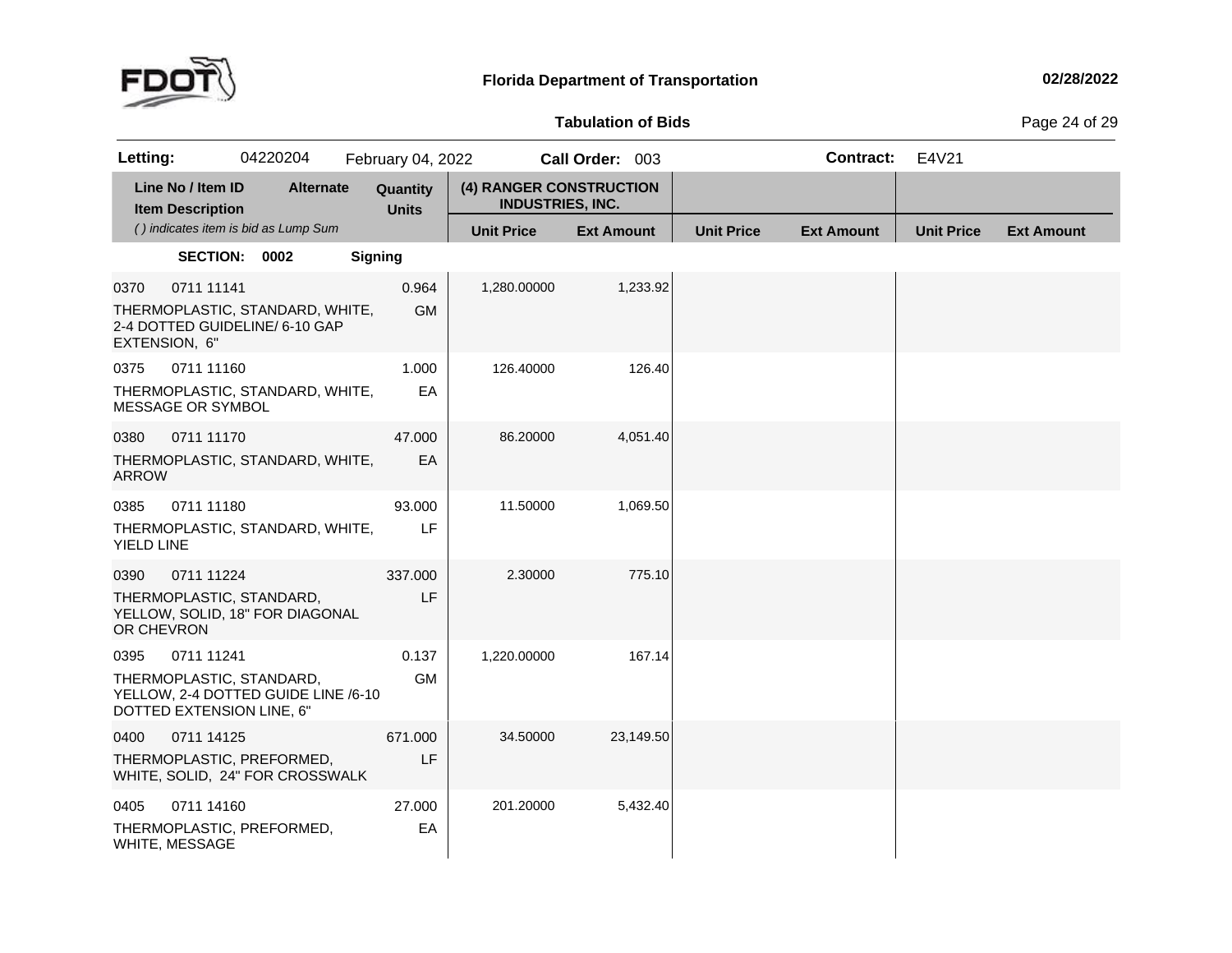

# **Tabulation**

**of Bids** Page <sup>25</sup> of <sup>29</sup>

| Letting:                |                                              | 04220204                                                               | February 04, 2022        |                                                    | Call Order: 003   |                   | <b>Contract:</b>  | E4V21             |                   |
|-------------------------|----------------------------------------------|------------------------------------------------------------------------|--------------------------|----------------------------------------------------|-------------------|-------------------|-------------------|-------------------|-------------------|
|                         | Line No / Item ID<br><b>Item Description</b> | <b>Alternate</b>                                                       | Quantity<br><b>Units</b> | (4) RANGER CONSTRUCTION<br><b>INDUSTRIES, INC.</b> |                   |                   |                   |                   |                   |
|                         |                                              | () indicates item is bid as Lump Sum                                   |                          | <b>Unit Price</b>                                  | <b>Ext Amount</b> | <b>Unit Price</b> | <b>Ext Amount</b> | <b>Unit Price</b> | <b>Ext Amount</b> |
|                         | SECTION: 0002                                |                                                                        | <b>Signing</b>           |                                                    |                   |                   |                   |                   |                   |
| 0410                    | 0711 14170<br>WHITE, ARROW                   | THERMOPLASTIC, PREFORMED,                                              | 27.000<br>EA             | 201.20000                                          | 5,432.40          |                   |                   |                   |                   |
| 0415                    | 0711 16101<br>SURFACES, WHITE, SOLID, 6"     | THERMOPLASTIC, STANDARD-OTHER                                          | 3.665<br><b>GM</b>       | 5,450.00000                                        | 19,974.25         |                   |                   |                   |                   |
| 0420                    | 0711 16131<br>OR 3-9 LANE DROP               | THERMOPLASTIC, STANDARD-OTHER<br>SURFACES, WHITE, SKIP, 6", 10-30 SKIP | 2.214<br><b>GM</b>       | 1,290.00000                                        | 2,856.06          |                   |                   |                   |                   |
| 0425                    | 0711 16201                                   | THERMOPLASTIC, STANDARD-OTHER<br>SURFACES, YELLOW, SOLID, 6"           | 2.533<br><b>GM</b>       | 5,460.00000                                        | 13,830.18         |                   |                   |                   |                   |
| 0430                    | 0713103101<br>FOR CONCRETE BRIDGES           | PERMANENT TAPE, WHITE, SOLID, 6"                                       | 0.085<br><b>GM</b>       | 22,800.00000                                       | 1,938.00          |                   |                   |                   |                   |
| 0435<br><b>SURFACES</b> | 0713103131<br>PERMANENT TAPE, WHITE,         | SKIP/DOTTED, 6" FOR CONCRETE                                           | 0.327<br><b>GM</b>       | 5,950.00000                                        | 1,945.65          |                   |                   |                   |                   |
| 0440                    | 0713103201<br>FOR CONCRETE BRIDGES           | PERMANENT TAPE, YELLOW, SOLID, 6"                                      | 0.121<br><b>GM</b>       | 24,100.00000                                       | 2,916.10          |                   |                   |                   |                   |
| 0445<br><b>SURFACES</b> | 0713103331<br>PERMANENT TAPE, BLACK,         | SKIP/DOTTED, 6" FOR CONCRETE                                           | 0.114<br><b>GM</b>       | 5,860.00000                                        | 668.04            |                   |                   |                   |                   |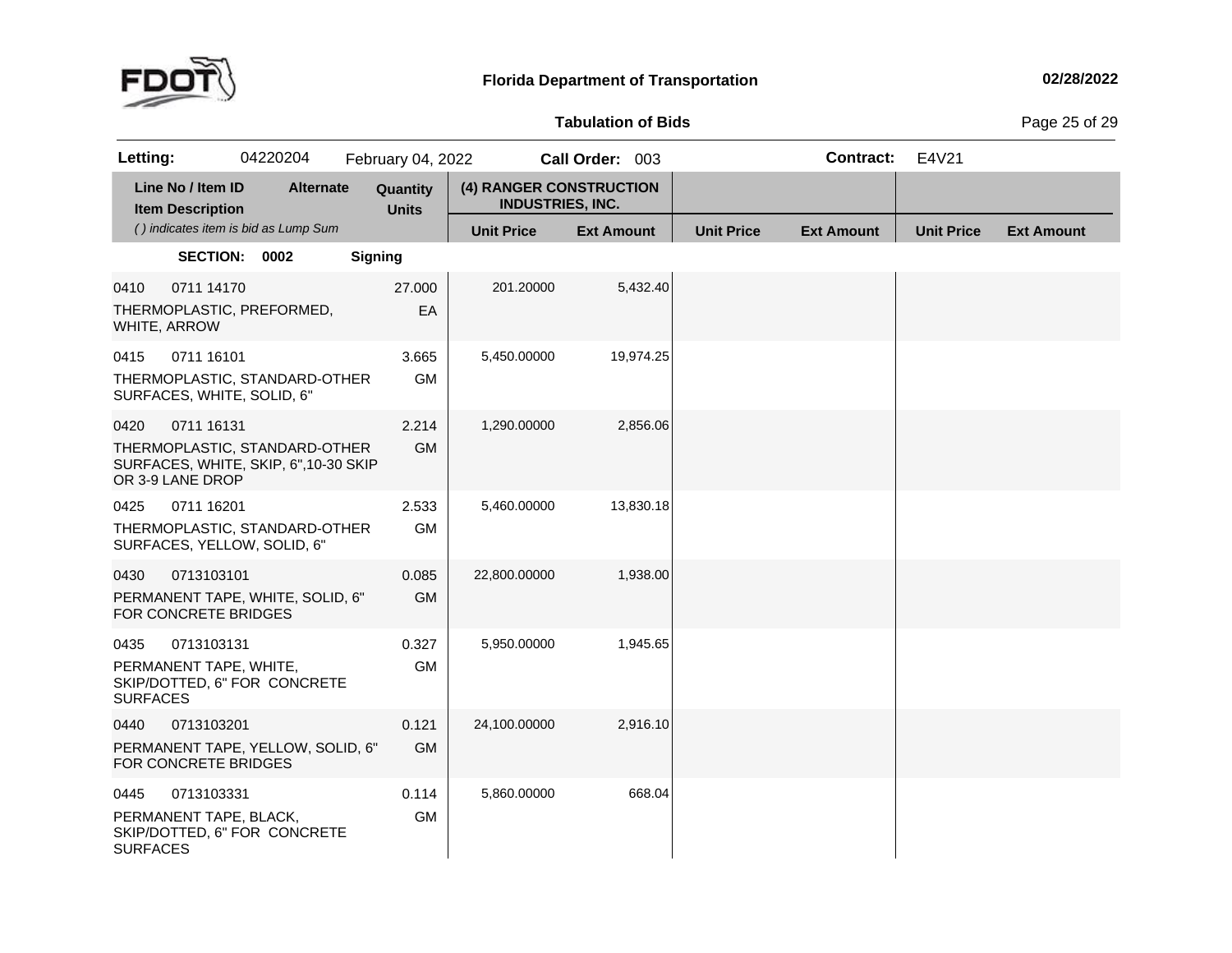

# **Tabulation**

**of Bids** Page <sup>26</sup> of <sup>29</sup>

| Letting:       |                                              | 04220204                                                      | February 04, 2022        |                                                    | <b>Call Order:</b><br>-003 |                   | Contract:         | E4V21             |                   |
|----------------|----------------------------------------------|---------------------------------------------------------------|--------------------------|----------------------------------------------------|----------------------------|-------------------|-------------------|-------------------|-------------------|
|                | Line No / Item ID<br><b>Item Description</b> | <b>Alternate</b>                                              | Quantity<br><b>Units</b> | (4) RANGER CONSTRUCTION<br><b>INDUSTRIES, INC.</b> |                            |                   |                   |                   |                   |
|                |                                              | () indicates item is bid as Lump Sum                          |                          | <b>Unit Price</b>                                  | <b>Ext Amount</b>          | <b>Unit Price</b> | <b>Ext Amount</b> | <b>Unit Price</b> | <b>Ext Amount</b> |
|                | <b>SECTION:</b>                              | 0002                                                          | <b>Signing</b>           |                                                    |                            |                   |                   |                   |                   |
| 0450           | 0920714 26                                   |                                                               | 720,000                  | 9.75000                                            | 7.020.00                   |                   |                   |                   |                   |
| 443997-1-52-01 |                                              | <b>GREEN COLORED PAVEMENT</b><br>MARKINGS, BIKE LANE, PROJECT | <b>SF</b>                |                                                    |                            |                   |                   |                   |                   |
|                |                                              | 0002 Signing Section Totals:                                  |                          |                                                    | \$200,260.86               |                   |                   |                   |                   |

|                           | <b>SECTION:</b>                                                                              | 0003 | Lighting      |             |           |
|---------------------------|----------------------------------------------------------------------------------------------|------|---------------|-------------|-----------|
| 0455<br><b>TRENCH</b>     | 0630 2 11<br>CONDUIT, FURNISH & INSTALL, OPEN                                                |      | 50.000<br>LF  | 15.50000    | 775.00    |
| 0460                      | 0630 2 12<br>CONDUIT, FURNISH & INSTALL,<br><b>DIRECTIONAL BORE</b>                          |      | 755.000<br>LF | 25,30000    | 19,101.50 |
| 0465<br><b>COVER SIZE</b> | 0635 2 11<br>PULL & SPLICE BOX, F&I, 13" x 24"                                               |      | 14.000<br>EA  | 1,870.00000 | 26,180.00 |
| 0470                      | 0639 1122<br>ELECTRICAL POWER SERVICE, F&I,<br>UNDERGROUND, METER PURCHASED<br>BY CONTRACTOR |      | 2.000<br>AS   | 5,000.00000 | 10,000.00 |
| 0475<br>& INSTALL         | 0639 2 1<br>ELECTRICAL SERVICE WIRE, FURNISH                                                 |      | 25.000<br>LF  | 8.05000     | 201.25    |
| 0480                      | 0641 2 12<br>PRESTRESSED CONCRETE POLE, F&I,<br><b>TYPE P-II SERVICE POLE</b>                |      | 2.000<br>EA   | 1,330.00000 | 2,660.00  |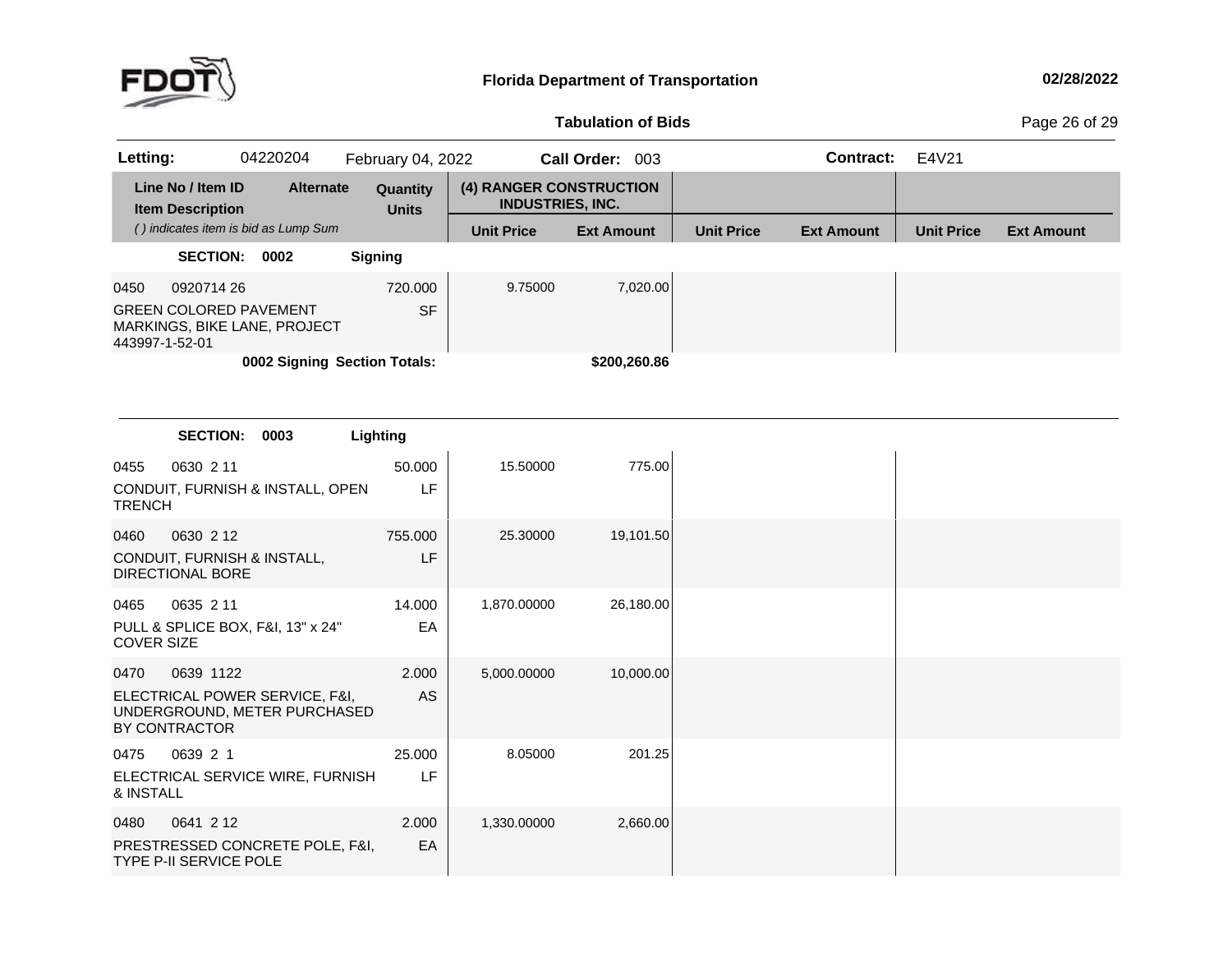

**of Bids** Page <sup>27</sup> of <sup>29</sup>

| Letting:                                                         | 04220204                                                                                            | February 04, 2022        |                                                    | Call Order: 003   |                   | Contract:         | E4V21             |                   |
|------------------------------------------------------------------|-----------------------------------------------------------------------------------------------------|--------------------------|----------------------------------------------------|-------------------|-------------------|-------------------|-------------------|-------------------|
| Line No / Item ID<br><b>Item Description</b>                     | <b>Alternate</b>                                                                                    | Quantity<br><b>Units</b> | (4) RANGER CONSTRUCTION<br><b>INDUSTRIES, INC.</b> |                   |                   |                   |                   |                   |
|                                                                  | () indicates item is bid as Lump Sum                                                                |                          | <b>Unit Price</b>                                  | <b>Ext Amount</b> | <b>Unit Price</b> | <b>Ext Amount</b> | <b>Unit Price</b> | <b>Ext Amount</b> |
|                                                                  | SECTION: 0003                                                                                       | Lighting                 |                                                    |                   |                   |                   |                   |                   |
| 0715 1 12<br>0485<br>INSULATED, NO.8 - 6                         | LIGHTING CONDUCTORS, F&I,                                                                           | 2,799.000<br>LF          | 2.05000                                            | 5,737.95          |                   |                   |                   |                   |
| 0715 4 13<br>0490                                                | LIGHT POLE COMPLETE, FURNISH &<br>INSTALL STANDARD POLE STANDARD<br>FOUNDATION, 40' MOUNTING HEIGHT | 4.000<br>EA              | 9,430.00000                                        | 37,720.00         |                   |                   |                   |                   |
| 0715 4 23<br>0495                                                | LIGHT POLE COMPLETE, FURNISH &<br>INSTALL STANDARD POLE SPECIAL<br>FOUNDATION, 40' MOUNTING HEIGHT  | 2.000<br>EA              | 12,200.00000                                       | 24,400.00         |                   |                   |                   |                   |
| 0715 7 11<br>0500<br><b>VOLTAGE</b>                              | LOAD CENTER, F&I, SECONDARY                                                                         | 2.000<br>EA              | 19,800.00000                                       | 39,600.00         |                   |                   |                   |                   |
| 0715500 1<br>0505<br><b>FURNISH AND INSTALL.</b><br>CONVENTIONAL | POLE CABLE DISTRIBUTION SYSTEM,                                                                     | 6.000<br>EA              | 885.00000                                          | 5,310.00          |                   |                   |                   |                   |
|                                                                  | 0003 Lighting Section Totals:                                                                       |                          |                                                    | \$171,685.70      |                   |                   |                   |                   |
|                                                                  |                                                                                                     |                          |                                                    |                   |                   |                   |                   |                   |
|                                                                  | <b>SECTION:</b><br>0004                                                                             | <b>Signalization</b>     |                                                    |                   |                   |                   |                   |                   |

| 0510<br>0635 2 11                               | 13.000 | 1.330.00000 | 17.290.00   |
|-------------------------------------------------|--------|-------------|-------------|
| PULL & SPLICE BOX, F&I, 13" x 24"<br>COVER SIZE | EA     |             |             |
| 0004 Signalization Section Totals:              |        |             | \$17,290.00 |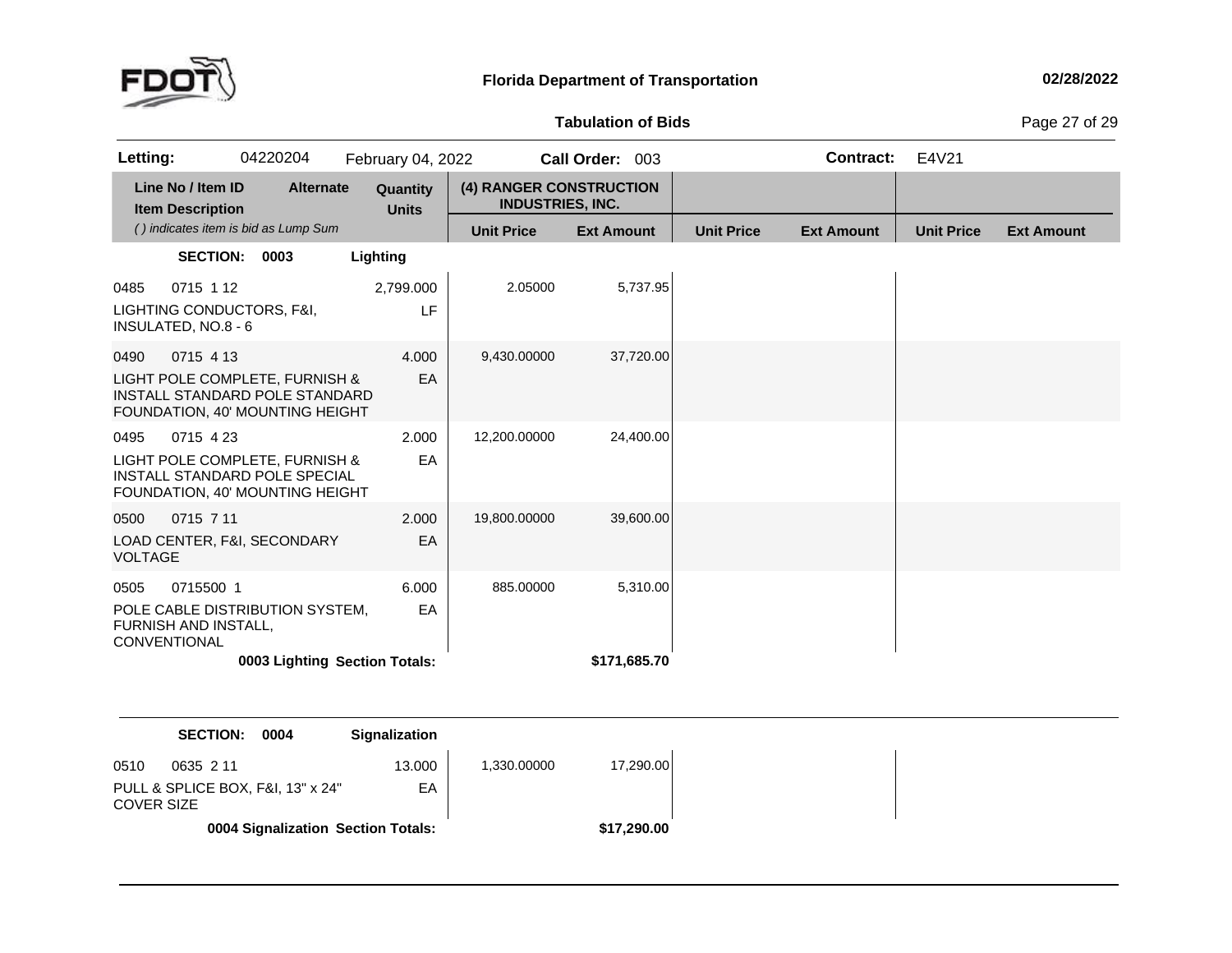

**of Bids** Page <sup>28</sup> of <sup>29</sup>

| Letting:                                     | 04220204                             | February 04, 2022             |                   | Call Order: 003                                    |                   | Contract:         | E4V21             |                   |
|----------------------------------------------|--------------------------------------|-------------------------------|-------------------|----------------------------------------------------|-------------------|-------------------|-------------------|-------------------|
| Line No / Item ID<br><b>Item Description</b> | <b>Alternate</b>                     | Quantity<br><b>Units</b>      |                   | (4) RANGER CONSTRUCTION<br><b>INDUSTRIES, INC.</b> |                   |                   |                   |                   |
|                                              | () indicates item is bid as Lump Sum |                               | <b>Unit Price</b> | <b>Ext Amount</b>                                  | <b>Unit Price</b> | <b>Ext Amount</b> | <b>Unit Price</b> | <b>Ext Amount</b> |
|                                              |                                      | <b>Contract Grand Totals:</b> |                   | \$2,981,821.47                                     |                   |                   |                   |                   |